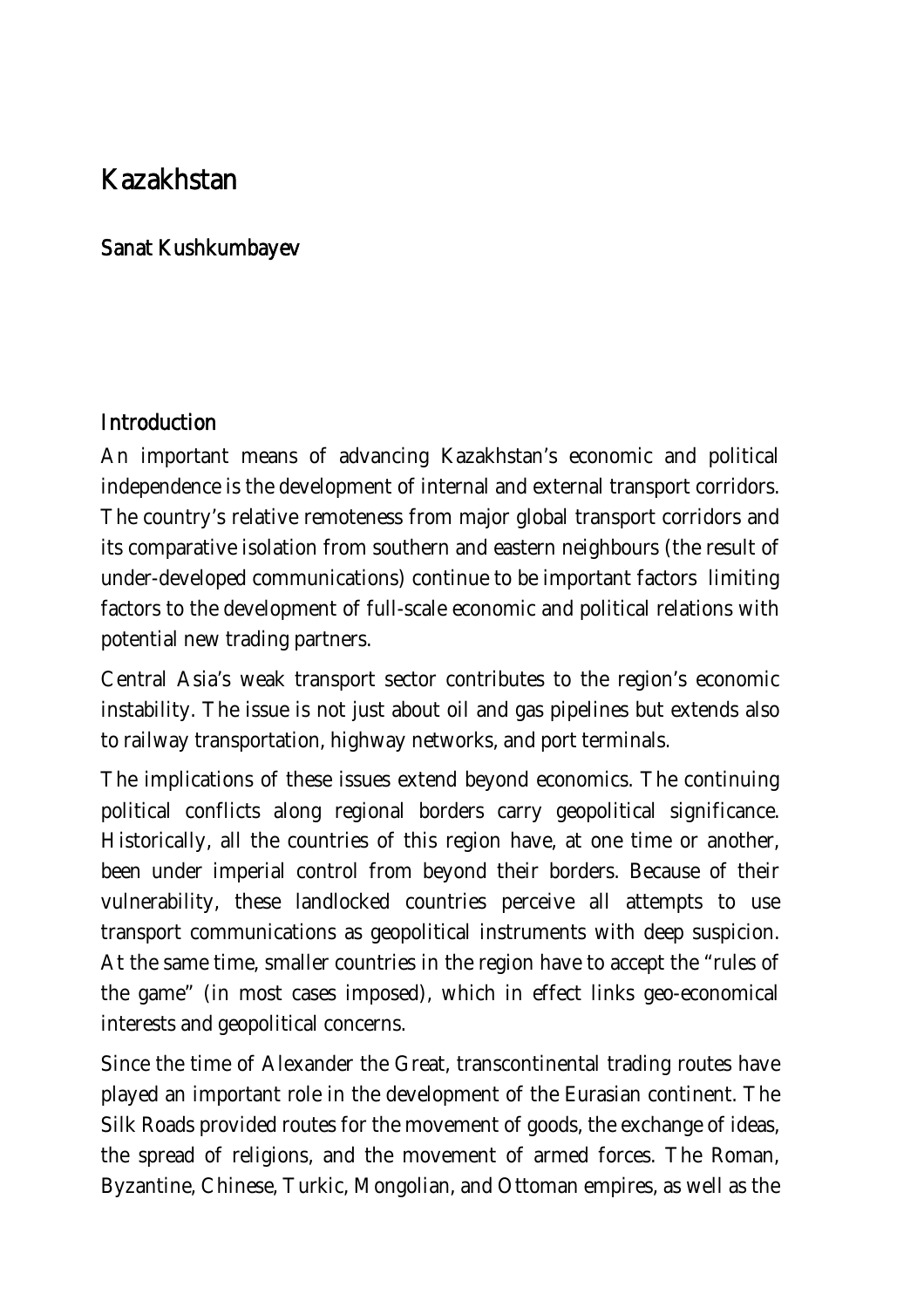Muslim caliphate, were, in many respects, dependent on the transport arteries of this trade route. Further, the success of these empires relied on their ability to coordinate and govern from a central location, allowing complex trade and economic interaction between cities and provinces. In order to promote successful trade, each country observed strict rules. Infringement on either a trader's safety or his property was met with severe punishment. $1$ 

In the end, such enfringements occured but with some frequency, causing the decline of trade, which led to the isolation of the entire region. By the the sixteenth century improvements in sea transport leveled the playing field for sea trade between Central Asia and Europe and killed East-West land transport.

Countries with access to the sea experienced a boom in trade, while their landlocked neighbors struggled to keep up. Finding themselves cut off once again from trade, these lands developed in isolation. By the nineteenth century, the Central Eurasian region had become a source of geopolitical importance as a strengthened Russian Empire created safe transport and as both China and Russia expanded into Central Asia. It was this at this time that Russia began to be more attracted to the markets of eastern and southern countries such as China, India, and Iran. Europe's dominant geopolitical position with respect to sea routes and especially, most of all Britain's sea power, pushed Russia to search for alternative routes to Asian markets.

Central Asia's fractured nature can be traced to geopolitical shifts in the second half of the nineteenth and the beginning of the twentieth centuries, when European states and Russia created definitive borders that resulted in the creation of such notions as "Central Asia," "Russian Turkestan," "East Turkestan," and "Afghani Turkestan." From this time on, development in the region became inconsistent and uneven.

The above historical review of Central Eurasia helps us appreciate the importance of the current problems facing the region. In the near future,

 $1$  Characteristic example: medieval Mongols consistently tried to observe these norms. In XIII century, the formal reason of war between Mongols and the state of Horezmshah's, was destruction of ambassadors and merchants of Chinghiz-khan.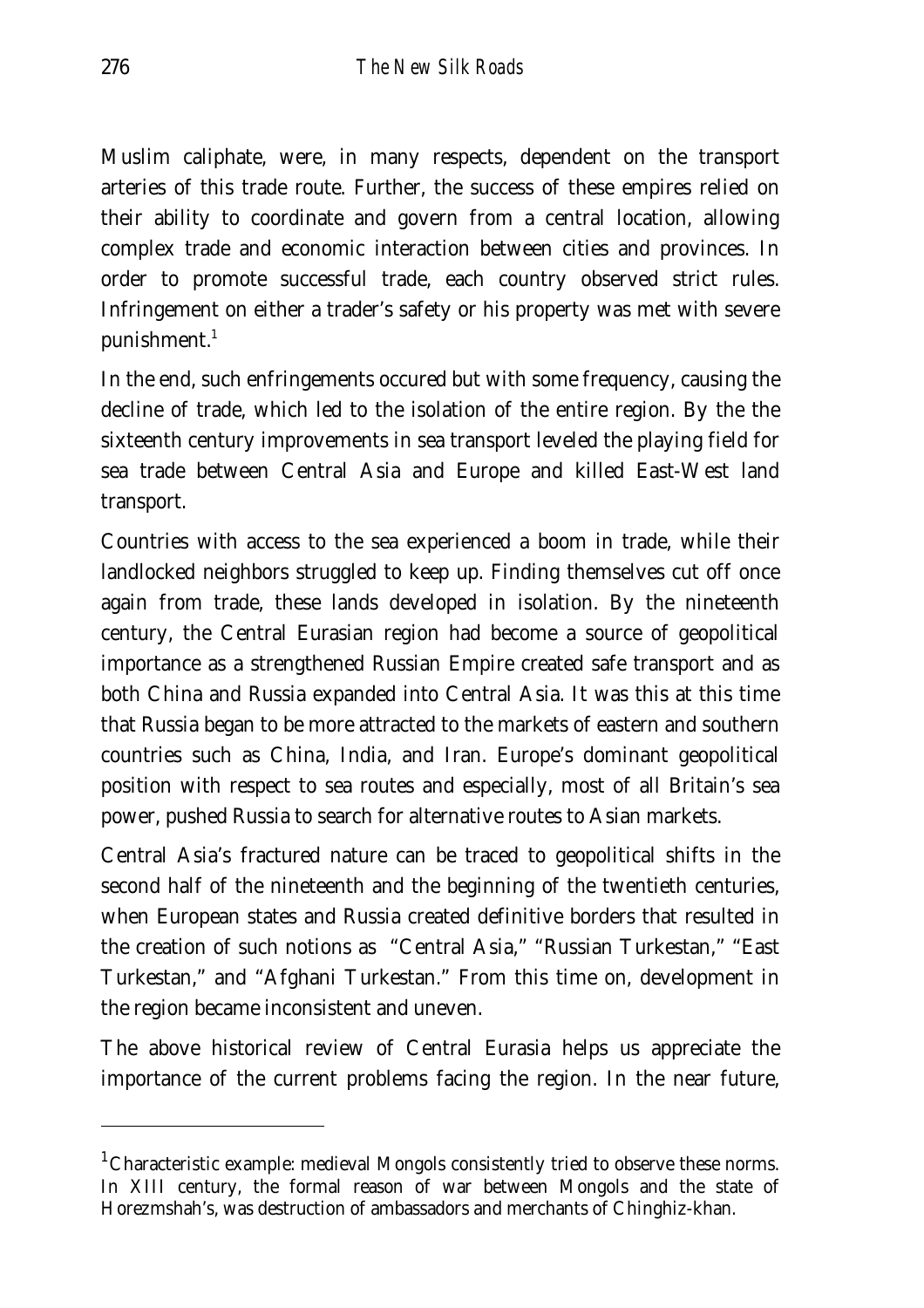solutions to the challenge of creating efficient international transport corridors will become of the utmost geo-strategic importance for the region as a whole.

# Advantages of Expanding International Trade in Central Asia

In light of the many factors surrounding the transport sector in Central Asia, it is certain that the future development of new routes to the north, south, east, and west will be shaped through a process of geopolitical struggle. Ethnic, territorial, religious, and interstate conflicts, as well as feelings of rivalry, mistrust, and fear all stand in the way of effective interaction. At the same time, competition and cooperation are not always regarded in the region as mutually exclusive processes.

The following five Eurasian transport corridors were all established within the framework of the European Economic Commission of the United Nations (EECUN) and the Economic and Social Commission of the United Nations for Asian and Pacific Countries (ESCAPUN), established in Bangkok in June, 2000:

- 1. from Western Europe to Russia to the Korean peninsula and on to Kazakhstan and China, or to Mongolia and China;
- 2. from Europe to southern and southeast Asia and on to Turkey and Iran;
- 3. from Europe to Turkey to Iran to Central Asia and on to China;
- 4. from Europe to the Caucasus and on to Asia (TRACECA); and
- 1. from northern Europe and Russia to Central Asia to the Persian Gulf (with an alternative route through Turkey to Iran). $^2$

Territorial expansion is not only way a state can strengthen its geopolitical positions. Large empires have gained power through participation in various coalitions and integrated groups or unions. In this process one or two countries can act like locomotives.

<sup>2</sup> Karibzhanov, Khayrat; Tuleugaliev, Gaziz, *Economic and legal basis of the transit*, Petropavlovsk (Kazakhstan), 2002, p.22.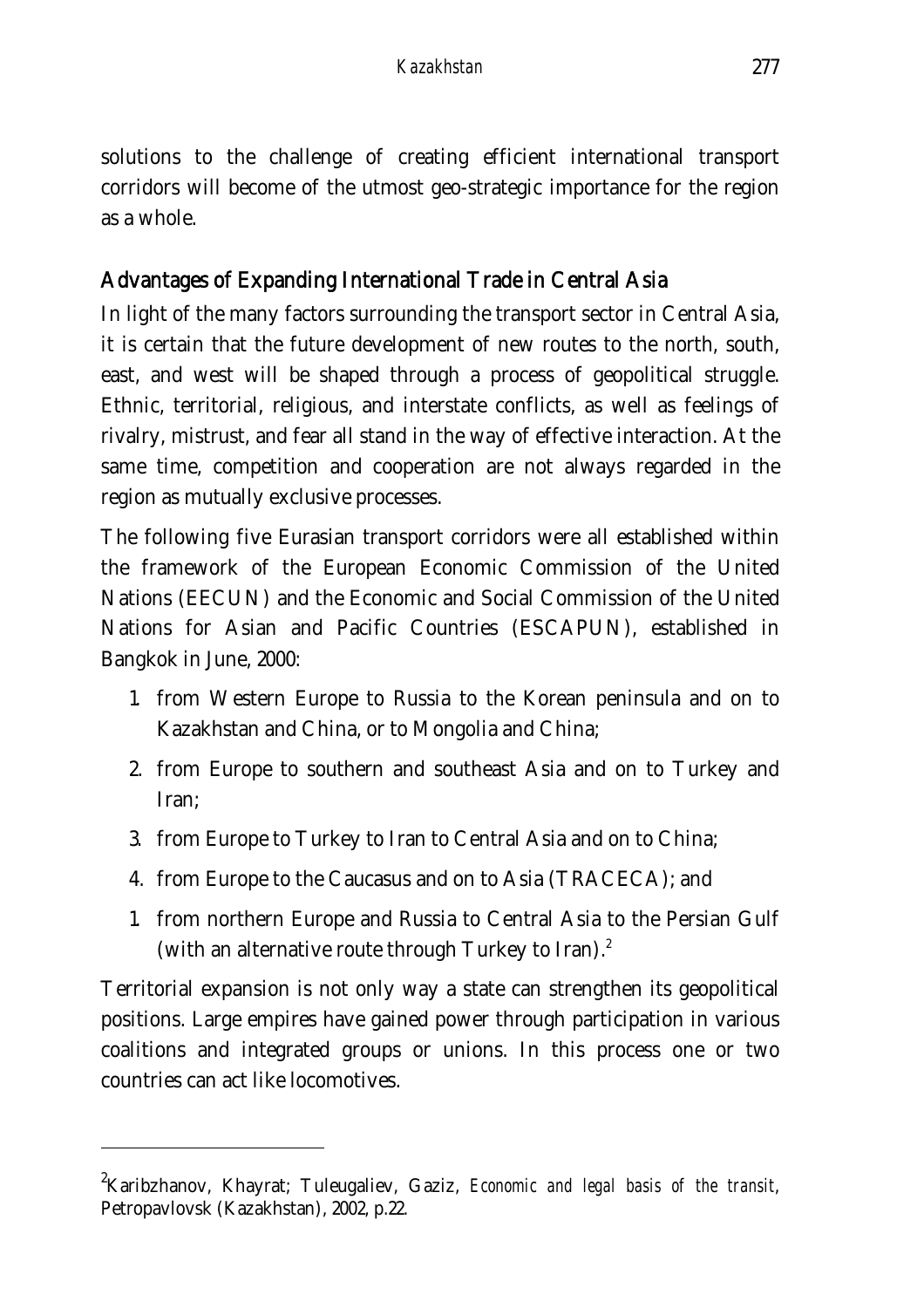Initiatives geared toward regional and international cooperation are often dictated by geo-political and geo-economical intentions. For international organizations the goals tend to be regional and international security, mutually advantageous trade, and harmonious economic relations. The involvement of a country in interstate organizations can neutralize some negative geopolitical factors, expand international transport and communication infrastructures, and increase stability and safety.

The success of Central Asian integration with the global community depends on the strength and focus of those international organizations involved in the region. Such organizations include, among others, the Eurasian Economic Community, the Shanghai Cooperation Organization, and the Organization of Economic Cooperation. Despite varying levels of participation in these organizations, it is possible to assume that not all these structures will be viable, which may give rise to yet more transnational groupings. Central Asia has always been of geopolitical importance as a trade hub linking Asia with Europe. Yet the integration of Central Asia with the global economy has been slow. Weak transport and communication infrastructures, at both the national and regional levels, have hampered Central Asia's integration with the global economy.

The development of functioning structures for interstate transport is a major task for this region. Central Asia's ability to meet this challenge will shape the region's relative competitiveness, economic attractiveness, and ability to build strong relationships with the international community.

### Trade between the Republic of Kazakhstan and the Countries of Central Asia from 2000 to 2005

Trade between Kazakhstan and its Central Asian neighbors is insignificant, a mere 2–2.5 percent of the country's total. These data, however, highlight the potential for greater mutual trade among regional states (Figure 1). Statistics show that trade between Kazakhstan and Kyrgyzstan, Tajikistan, Turkmenistan, and Uzbekistan for the period 2000 to 2005 reached \$3.7 – 5.7 billion, with Kazakh exports to these states at at \$2.6 billion and import at \$4.8 billion (Table 2-4).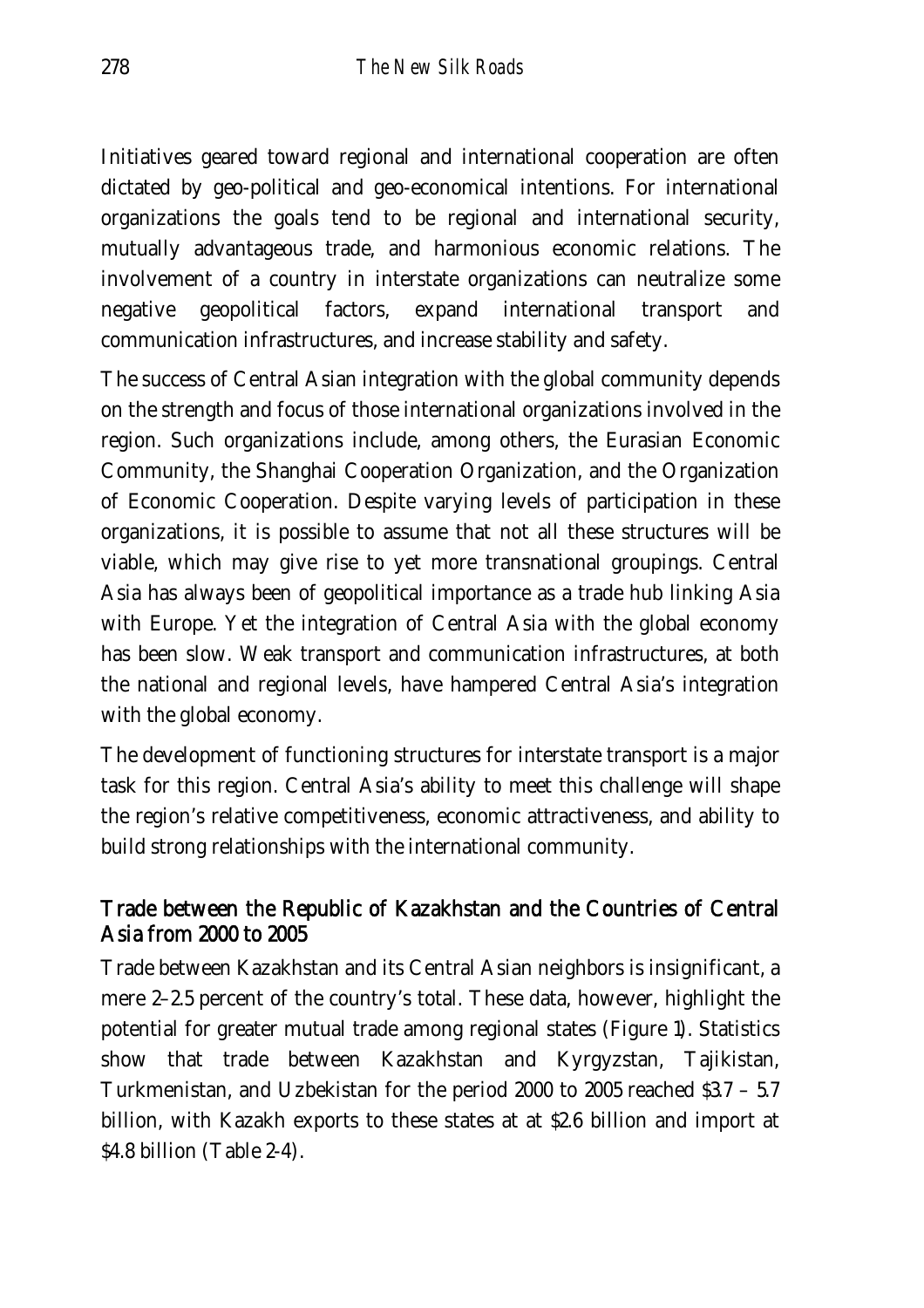

*Figure 1: Ratio of Various States Trade with the Republic of Kazakhstan, January September, 2005 (In percent)* 

Source: Customs Control Committee of the Ministry of Finance, Republic of Kazakhstan.

Kazakhstan's trade with its neighbors is as follows: Uzbekistan \$16,7 billion (44.2 percent); Kyrgyzstan \$11 billion (29.7 percent); Tajikistan 5 billion (13.4 percent); and Turkmenistan \$4,8 billion (12.7 percent) See Table 2, Figure 2.

|                   | 2000      | 2001      | 2002      | 2003      | 2004      | $2005*$   | <b>Total for</b><br>the period |
|-------------------|-----------|-----------|-----------|-----------|-----------|-----------|--------------------------------|
| Kyrgyzstan        | 900,852   | 1,195,983 | 1,395,180 | 2,050,742 | 3,132,038 | 2,511,858 | 11,186,653                     |
| Tajikistan        | 577,596   | 635,718   | 488,207   | 827,391   | 1,396,132 | 1,109,856 | 5,034,902                      |
| Turkmenistan      | 515,241   | 915,577   | 898,351   | 868,384   | 1,016,490 | 543,403   | 4,757,446                      |
| <b>Uzbekistan</b> | 2,124,887 | 2,290,449 | 1,884,155 | 2,187,215 | 4,293,006 | 3,847,019 | 16,626,731                     |
| Total by year     | 4,118,576 | 5,037,727 | 4,665,893 | 5,933,732 | 9,837,666 | 8,012,136 | 37,605,732                     |

*Table 2: Turnover of Goods: Republic of Kazakhstan with Central Asian Countries (In thousands of U.S. dollars)* 

\*Jan.–Sept., 2005

Source: Statistical Agency of the Republic of Kazakhstan.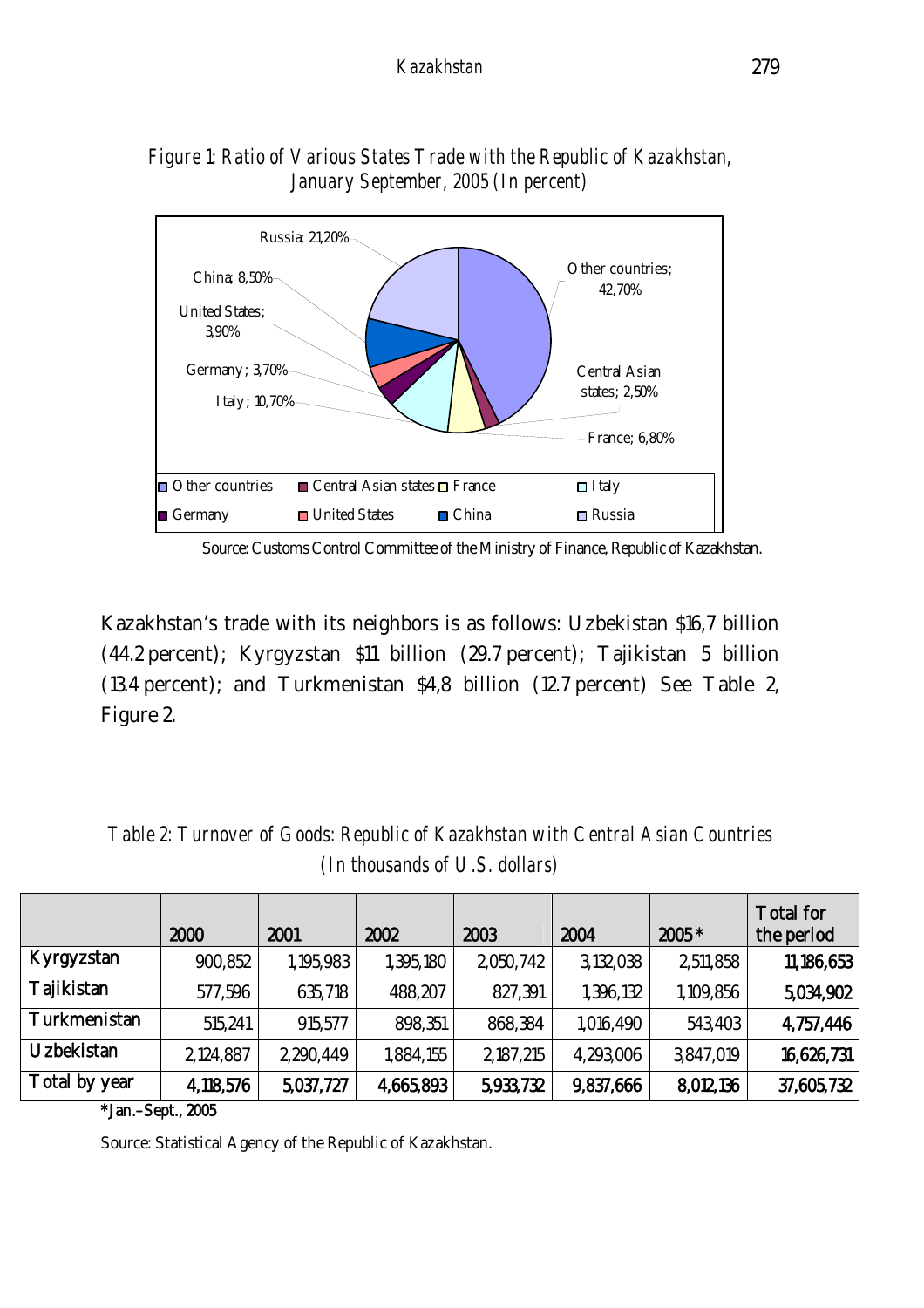# *Figure 2: Ratio of Central Asian Countries in Foreign Trade with the Republic of Kazakhstan (In percent)*



Source: Statistical Agency of the Republic of Kazakhstan.

### Export

The main regional importers of Kazakh products are Uzbekistan and Kyrgyzstan, with export volumes of \$8 billion (39.3 percent) and \$7,9 billion (34.9 percent), respectively. Export levels to Tajikistan and Turkmenistan have reached \$4,76 billion (20.9 percent) and US\$1 billion (4.9 percent), respectively (Table 3 and Figure 3).

|                              | 2000                 | 2001      | 2002      | 2003      | 2004      | $2005*$   | Total for the<br>period |
|------------------------------|----------------------|-----------|-----------|-----------|-----------|-----------|-------------------------|
| Kyrgyzstan                   | 584,942              | 870,534   | 1,075,832 | 1,525,492 | 2,219,646 | 1,673,632 | 7,950,078               |
| Tajikistan                   | 522,815              | 613,253   | 460,080   | 755,295   | 1,361,352 | 1,046,335 | 4,759,130               |
| Turkmenistan                 | 74,492               | 140,807   | 152,363   | 369,970   | 260,912   | 116,590   | 1,115,134               |
| <b>Uzbekistan</b>            | 13,92,331            | 1,488,410 | 1,035,475 | 1,291,061 | 2,016,924 | 1,737,970 | 8,962,171               |
| Total by year<br>.<br>$\sim$ | 2,574,580<br>$.$ $.$ | 3,113,004 | 2,723,750 | 3,941,818 | 5,858,834 | 4,574,527 |                         |

*Table 3: Export from Kazakhstan to Central Asian countries (In thousands of U.S. dollars)* 

\*Jan.-Sept., 2005

Source: Statistical Agency of the Republic of Kazakhstan.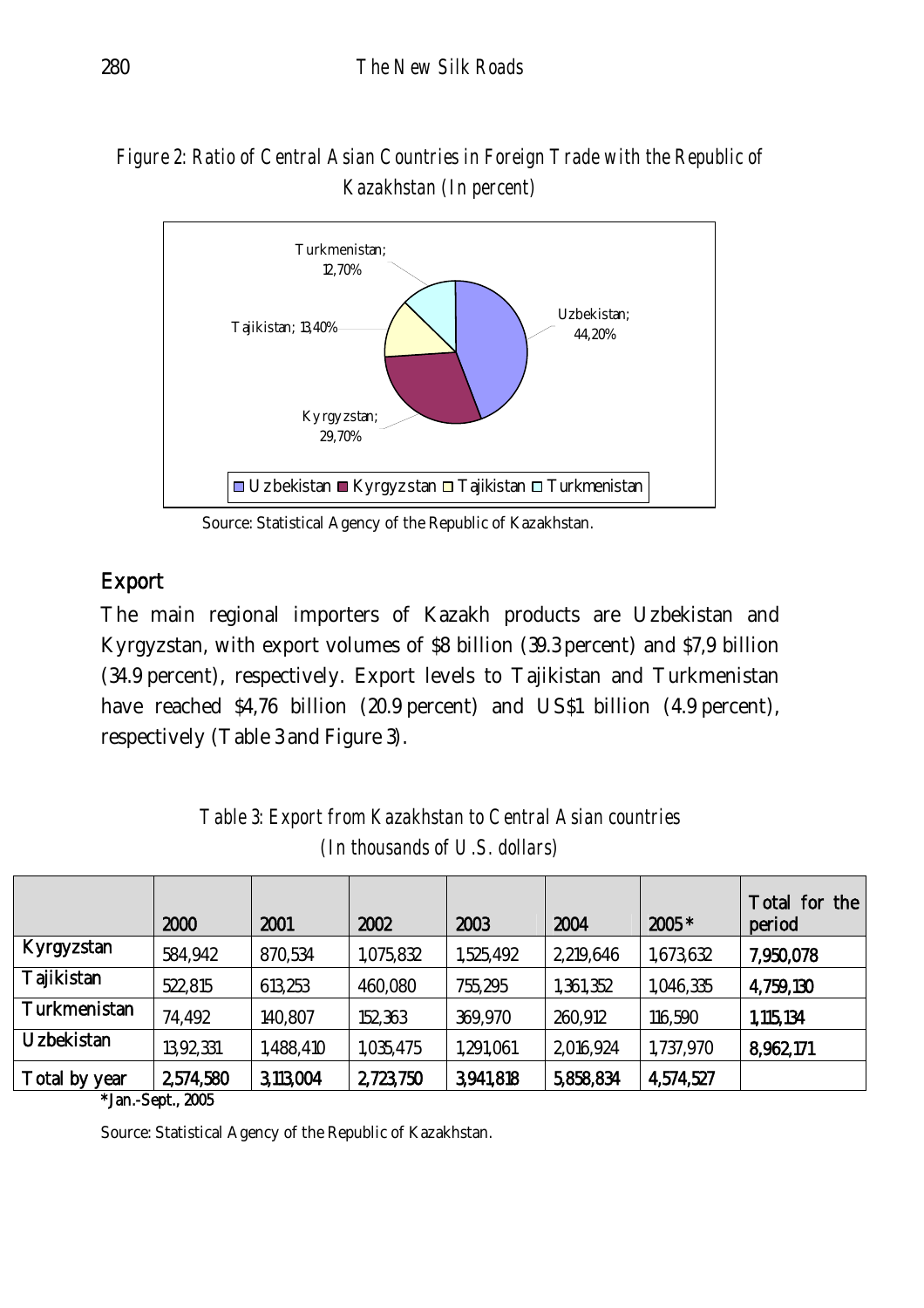

*Figure 3: Export Ratio of Central Asian Countries in External Trade with the Republic of Kazakhstan (In percent)* 

Source: Statistical Agency of the Republic of Kazakhstan.

### Import

Kazakhstan's neighbors import from Kazakhstan the following: Uzbekistan \$7 billion (51.7percent) Turkmenistan \$3.6 billion (24.6 percent); Kyrgyzstan \$3.2 billion (21.8 percent); Tajikistan \$2.76 billion (1.9 percent); (Table 4 and Figure 4).

|                   | 2000      | 2001      | 2002      | 2003      | 2004      | $2005*$   | <b>Total for</b><br>the<br>period |
|-------------------|-----------|-----------|-----------|-----------|-----------|-----------|-----------------------------------|
| Kyrgyzstan        | 315,910   | 325,449   | 319,348   | 525,250   | 912,392   | 838,226   | 3,236,575                         |
| Tajikistan        | 54,781    | 22,465    | 28,127    | 72,096    | 34,780    | 63,521    | 275,770                           |
| Turkmenistan      | 440,749   | 774,770   | 745,988   | 498,414   | 755,578   | 426,813   | 3,642,312                         |
| <b>Uzbekistan</b> | 732,556   | 802,039   | 848,680   | 896,154   | 2,276,082 | 2,109,049 | 7,664,560                         |
| Total by year     | 1,543,996 | 1,924,723 | 1,942,143 | 1,991,914 | 3,978,832 | 3,437,609 |                                   |

*Table 4: Imports to Kazakhstan from Central Asian Countries* 

*(In thousands of U.S. dollars)* 

#### \*Jan.-Sept., 2005

Source: Sstatistical Agency of the Republic of Kazakhstan.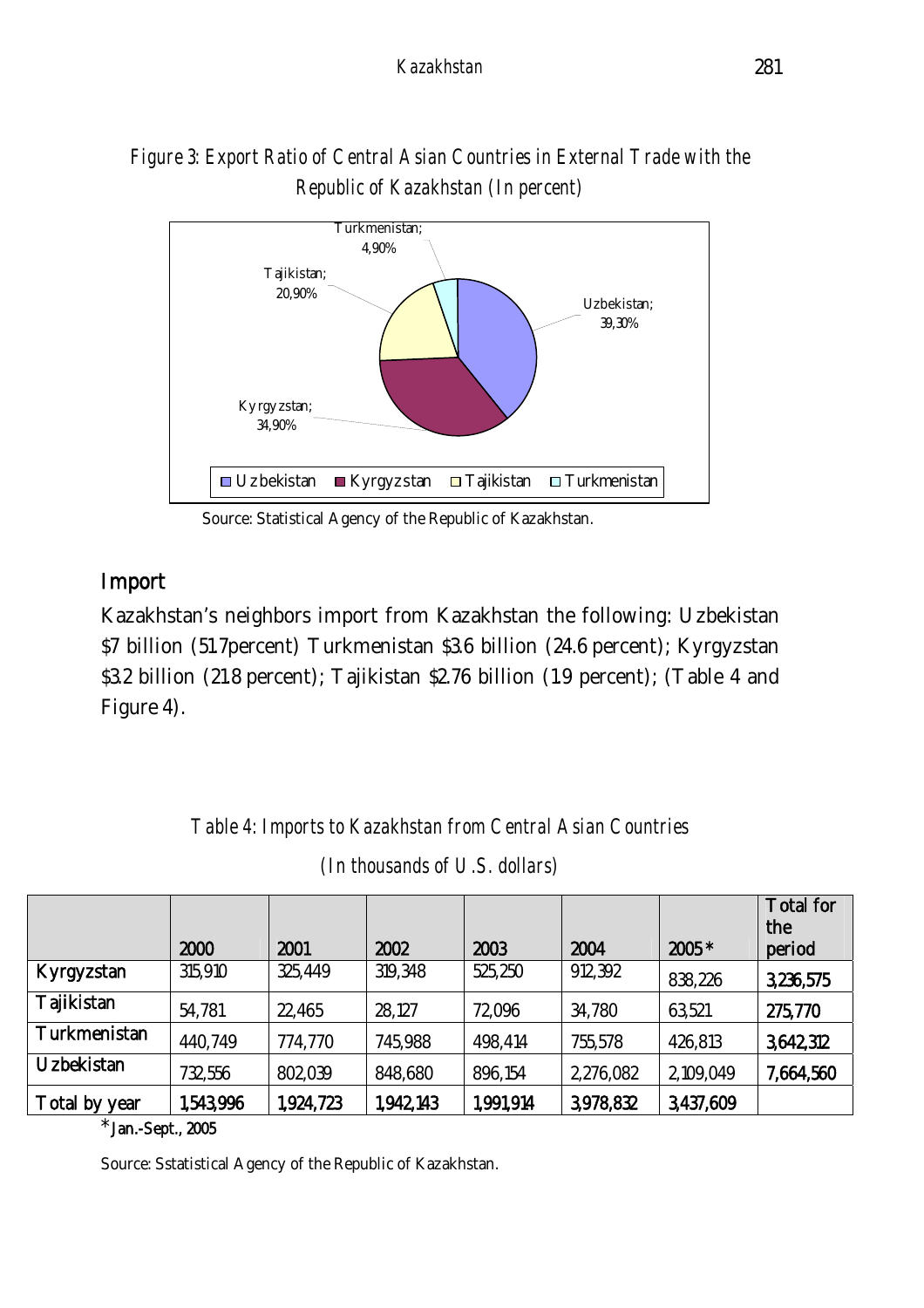



Source: Statistical Agency of the Republic of Kazakhstan.

### Growth of GDP (2000–2005)

With the exception of Turkmenistan, the average gross domestic product figures for the countries of Central Asia increased by 7.48 percent between 2000 and 2005. Annual growth rates in 2000 were 6.83 percent and about 6.07 percent for 2005 (Table 5).

|                   | 2000  | 2001  | 2002  | 2003  | 2004  | 2005 *   |
|-------------------|-------|-------|-------|-------|-------|----------|
| <b>Kazakhstan</b> | 109,8 | 113,5 | 109,8 | 109,3 | 109,4 | 109,2    |
| Kyrgyzstan        | 105,4 | 105,3 | 100,0 | 107,0 | 107,1 | 99,4     |
| Tajikistan        | 108,3 | 109,6 | 110,8 | 111,0 | 115,0 | 108,5    |
| <b>Uzbekistan</b> | 103,8 | 104,2 | 104,0 | 104,2 | 107,7 | $107.2*$ |

*Table 5:GDP (In percent compared with the previous year)* 

\*Jan.-Sept., 2005

Source: Statistical Agency of the Republic of Kazakhstan.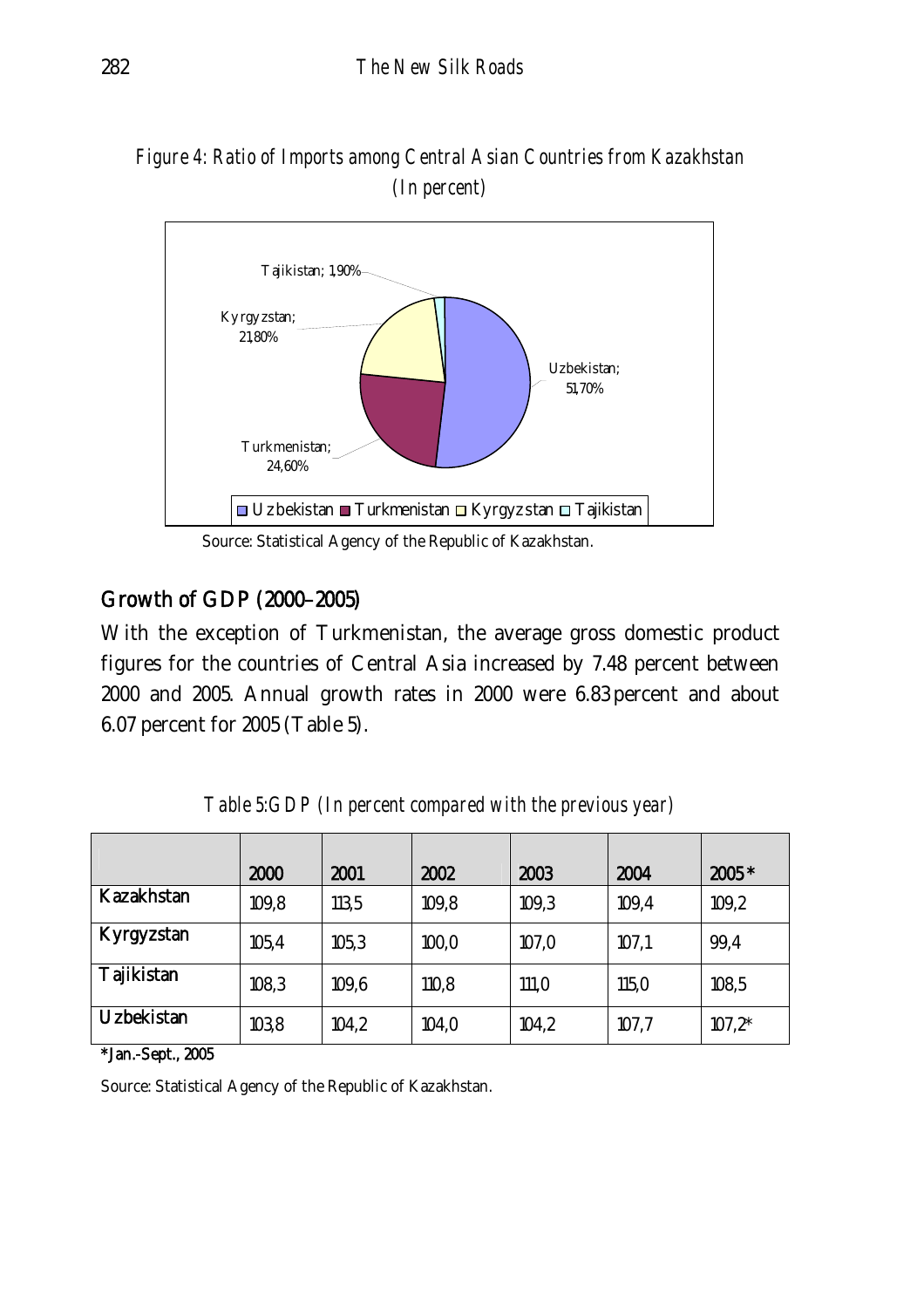Between 2000 and 2005 Kazakhstan's annual GDP grew by 10.16 percent (9.8 percent in 2000 and 9.2 percent in 2005). The implementation of economic reforms and the active development of small- and medium-size businesses have fostered the development of industry, agriculture, transport, and external trade, among other sectors. By 2004 Kazakhstan's GDP had the following structure: services sector: 39 percent; industry: 33 percent; transport and communication: 13 percent; agriculture: 9 percent; and construction: 6 percent. It should be noted that some international estimates of GDP growth in this same period are lower, reflecting the minimal diversification of production and inefficiencies in bank taxation, and law-enforcement.

Between 2000 and 2005 average Tajikistan's annual GDP growth in Tajikistan reached 10.53 percent (8.3 percent in 2000 and 8.5 percent in 2005). In an effort to counter the effects of economic and social shocks during the earlier civil war, Tajikistan has implemented certain internal stabilizers. The inflation rate has been kept under control, the exchange rate is stable, and poverty has been reduced from 83 percent in 1999 to less than 60 percent in 2005.

From 2000 to September 2005, average GDP growth in Uzbekistan reached 5.18 percent (3.8 percent in 2000 and 7.2 percent in 2005). This traces to developments in agricultural, industry, and the transport and communication sectors. At the same time, growth in general increased through sales in rare metals, gas, and oil. In terms of GDP structure, the ratio of industry and construction was only 16 percent and 7 percent, respectively, and transport and communication made up only 8.5 percent of the total. The majority of Uzbekistan's GDP consists of the service sector (34.5 percent) and agriculture (34.0 percent).

In Kyrgyzstan, average GDP growth reached 4.03 percent (5.4 percent in 2000 and 0.6 percent in 2005). The significant decrease in growth at the end of the period resulted from the political events of 2005 and the absence of a coordinated governmental action program for destabilizing the economy. Kyrgyzstan's GDP structure is as follows: the industrial sector: 25 percent; the construction sector: 4 percent; with transport and communication making up only 1.3 percent. The dominant agricultural and service sectors make up 37 percent and 32.7 percent, respectively.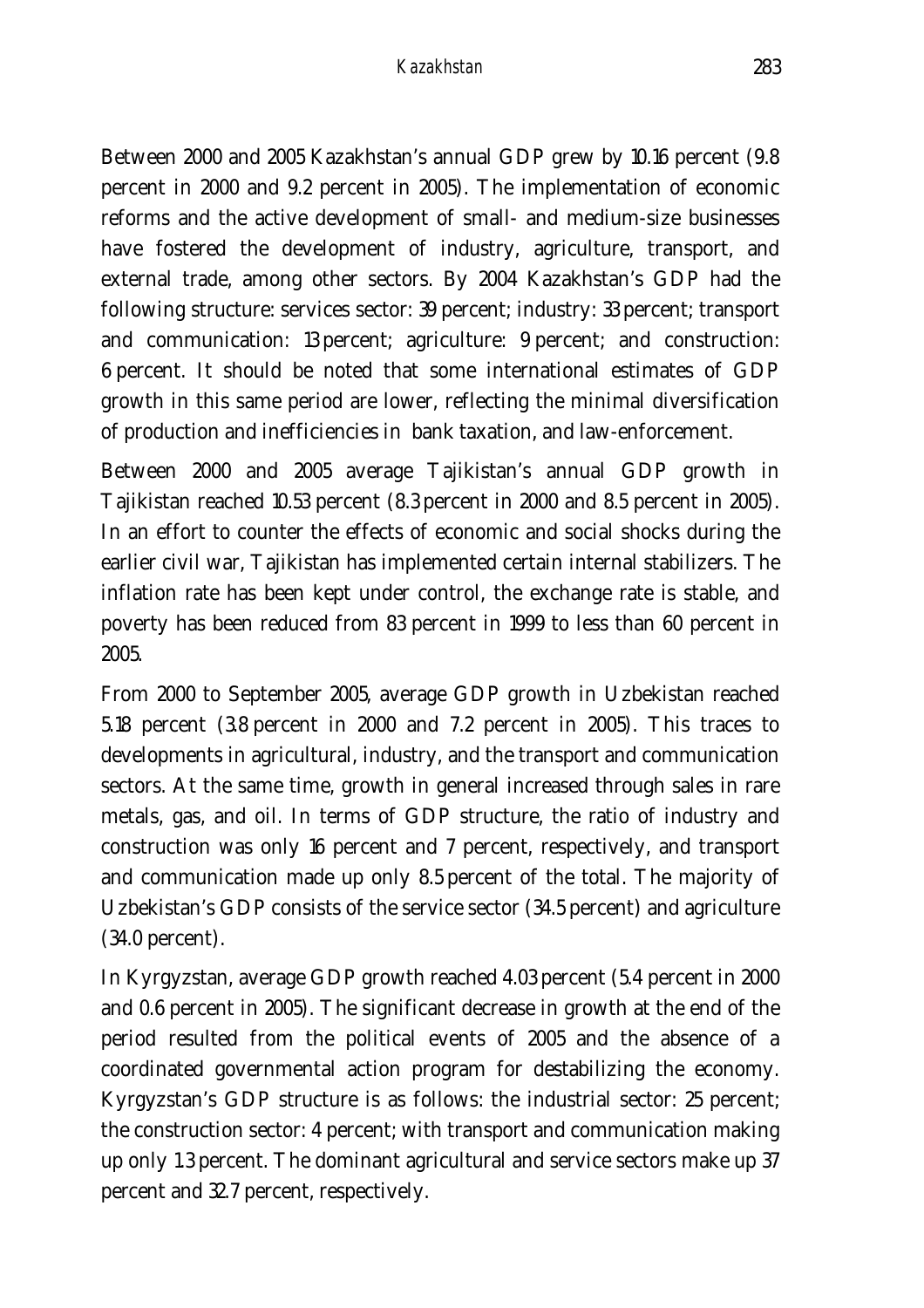Down to 2005 there was no significant change in the geographical structure of Central Asia's external trade. Kazakh main trading partners (i.e., China, Italy, and Switzerland,) remained unchanged. The case is similar for Kyrgyzstan, whose trading partners included China, Switzerland, and the United Arab Emirates; for Tajikistan, whose partners include the Netherlands and Turkey; and for Turkmenistan, whose partners include Iran, Italy, Turkey, and the United Arab Emirates.<sup>3</sup>

### Restrictions on International Trade between Kazakhstan and Other Countries of Central Asia

Trade between Central Asian states assumes the existence of generally cooperative relations among them, especially in such critical areas as the use of hydroelectric and hydrocarbon resources. However a number of problems specific to the transport sector impede trade and cooperation. Experts point out that inadequate transport and support infrastructure characterize even the most capital-intensive components of Central Asian production. High railroad tariffs especially have limited trade and economic relations. Over the last decade the countries of Central Asia sought to address such obstacles, but the implementation of agreements among them has been slow. For example, an International Transport Consortium that should lead to the creation of a common transport policy for Central Asian states has yet to become operational. Yet programs of individual countries to achieve self-sufficiebcy in such areas as food been effective. Conditions for growing grain in Uzbekistan are far from idea and the goal of self-sufficiency in food has not been achieved. The only way to do so would be on a regional basis, which would utilize Kazakhstan's excellent conditions for growing grain.

These trends testify to the complex problems facing increased cooperation among Central Asian states. Other obstacles to cooperation and trade include the different structures of their economies and their very diverse progress towards market systems. This latter difference is most clearly illustrated in GDP per capita, which in Kazakhstan in 2005 reached \$3,620. Other Central Asian states have achieved far lower rates of growth. In some states geographical isolation has had a significant impact on GDP per capita.

 $^3$  The data of Interstate Statistical Committee of the CIS, 2005.  $\,$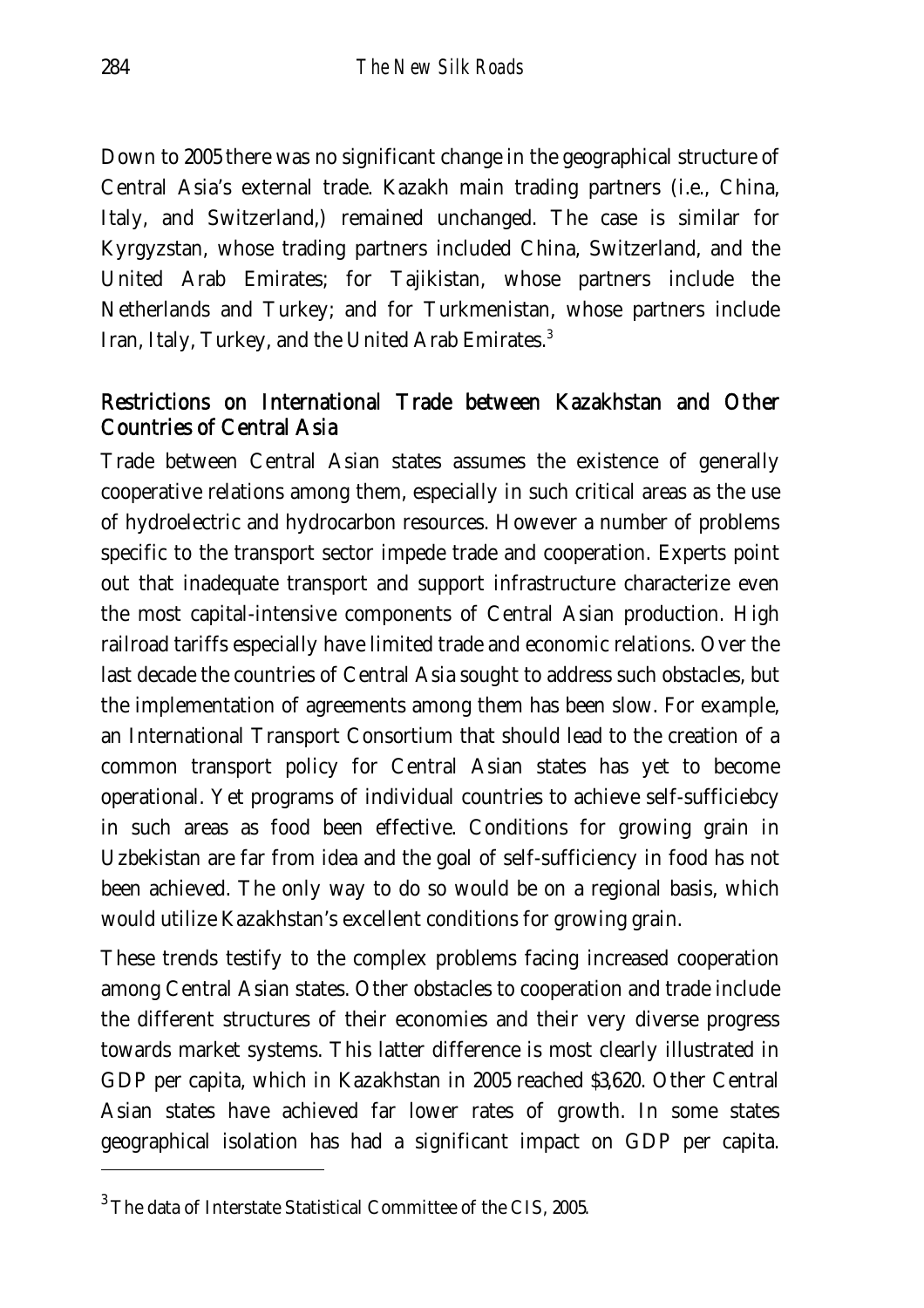Tajikistan, for example, where more than 90 percent of the country is mountainous and transport and communications poor, GDP is only \$236 per capita, a regional low.

Kazakhstan's transition to a market economy has succeeded because it adopted reforms that increased the country's competitiveness. By contrast strict controls over internal market in Uzbekistan and administrative and legal pressure on businesses there , have significantly constrained industrial production in that country. The absence of transparency in political and economic decisions making and the closed nature of commerce hamper governmental measures aimed at improving the situation.

The low level of economic cooperation within Central Asia decreases significantly the development of trade. The withdrawal of specific items from free trade (as both Kazakhstan and Uzbekistan have done) has inhibited trade turnover. States have set high customs duties and excise taxes and blocked the export of some goods. As a result, their mutual economic relations are limited mainly to energy supplies and the transit of goods. Both the export and import of industrial goods and food items are insignificant throughout the region. Central Asian nations have considerable potential to lift their mutual commodity turnover to higher levels but have failed to do so.

The level of intra-regional investment is also low. This is particularly evident in Uzbekistan, where some fifty enterprises with Kazakh capital make up only 1.5 percent of the economy. The number of Kazakh enterprises owned in Kyrgyzstan (which fell as a result of the political events in that country in the first half of 2005) and Tajikistan is low. Thus, the potential for trade and economic cooperation among Central Asian countries has yet to be realized, despite a number of intergovernmental agreements in the area

In summary, the following factors are impeding the development of international and transit trade among Central Asian countries:

• Infrastructure needed to support efficient transport has yet to be created. The further expansion of transport routes is necessary, both within national borders and within the region, as are better systems of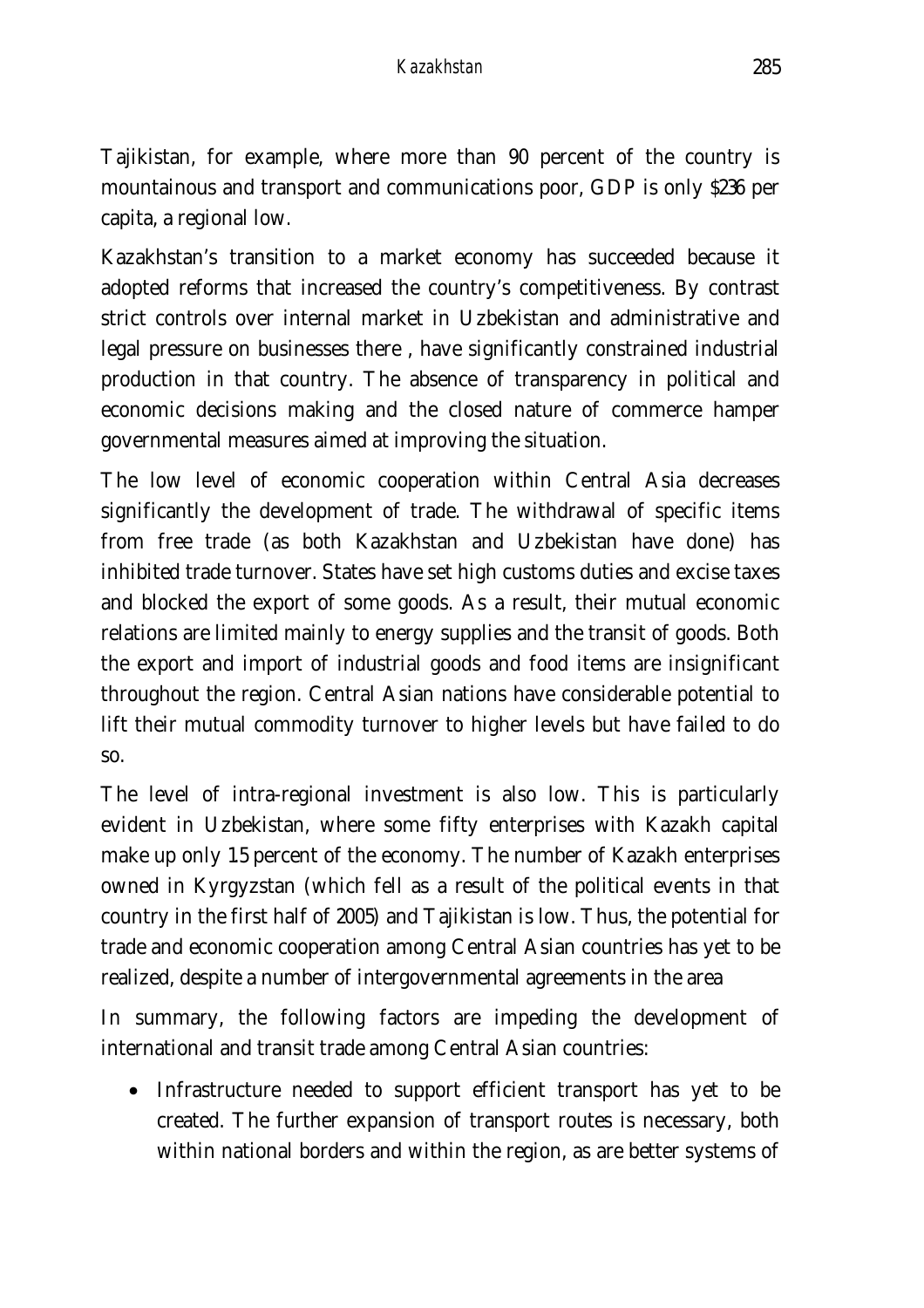telecommunication and information management for interacting with international commodity markets.

- The differential rates at which Central Asian countries are transforming themselves into market economies create serious impediment to trade. Macroeconomic policies are not harmonized, nor have the governments adopted coordinated actions for carrying out economic reforms. Kazakhstan, for example, has made efforts to reform its economy and increase competitiveness; as a result, it became the first CIS state recognized by the European Union and the United States as a market economy. Yet because no other state has followed this path, few of the potential benefits for the region have been realized.
- Uzbekistan's economy is increasingly closed to international trade and foreign investments. International financial institutions have pressed the Uzbek leadership to carry out market reforms and liberalize foreign trade but the government has responded with half-measures that have left the situation no better than before.

Balancing these are such positive factors as the following: the stable growth of the world economy at 3.3 percent per annum; high global demand for Central Asian energy; favorable oil prices that promise to remain above \$45 per barrel; and China's accelerated economic growth and its influence as an international center of development.

In view of these specific factors, the overall prospects for development in the region are positive. Indeed, as early as 2010, it should be possible for all the countries of the region to be considered developed nations (Table 6).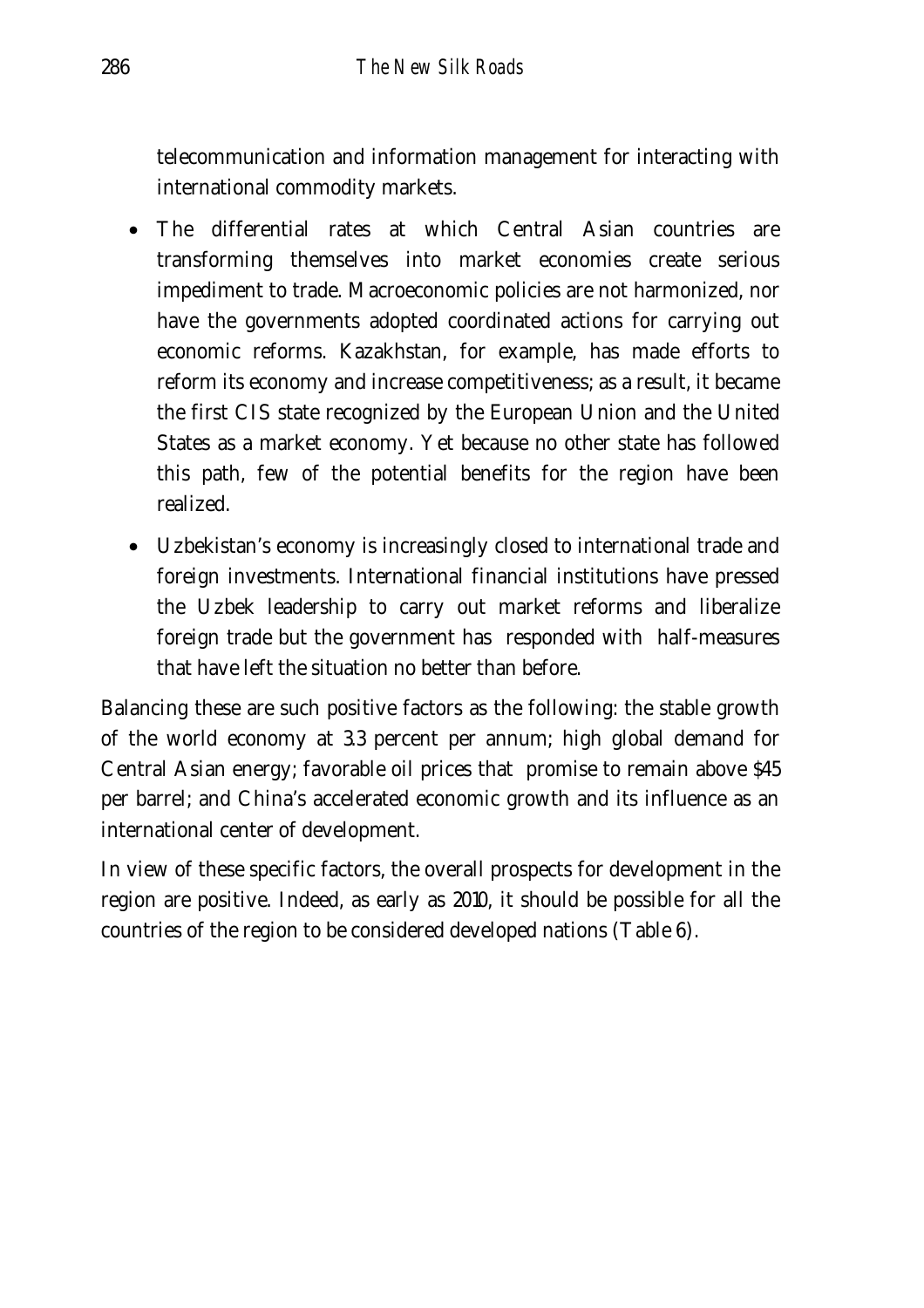| Economic<br><b>Parameters</b>     | GDP<br>Growth,<br>percent<br>within<br>vear | GDP, per<br>capita, in<br>U.S. dollars | Population,<br>in<br>millions | <b>Poverty Rate</b><br>as a percent<br>of Total<br>Population | <b>Export of</b><br>Manufacturing,<br>per capita, in<br><b>U.S. dollars</b> |
|-----------------------------------|---------------------------------------------|----------------------------------------|-------------------------------|---------------------------------------------------------------|-----------------------------------------------------------------------------|
| <b>Central Asia</b><br>as a whole | up to 7                                     | up to 2,000                            | up to $75$                    | $21 - 23$                                                     | 141                                                                         |

*Table 6:Forecast of Some Parameters of Economic Development of the Central Asian Republics by 2010* 

Source: "Overcoming of Crisis: Economic Revival of Central Asia," Policy Studies, Center of Analysis of Public Problems, June, 2005.

Of course, the associated risks must also be assessed before reaching definitive conclusions on the future. Possible risks include the following:

a collapse in oil prices during the period before 2010; a decrease in demand for such key Central Asian exports as cotton, aluminum, and gold; an increase in the number of externally generated issues that could affect the security of the region; destabilization of the internal political situation in one or more of the Central Asian countries; and a failure by one or more regional governments to observe international agreements on economic cooperation.

Central Asian countries have taken some important steps towards creating a free trade regime, including the harmonization of customs, tariff and nontariff regulations on inter-regional trade, and measures to promote of advancing the free transit of exports and imports.

We recommend that further concrete measures be taken to increase the tempo of market reforms that will create essential commodity markets. In addition, we recommend that the free flow of capital be encouraged, that favorable coordination be created for the development of enterprises, and that the creation of financial-industrial groups receive the highest priority. Further efforts should be made to solidify Kyrgyzstan's membership in the World Trade Organization (WTO) and to hasten the membership of Kazakhstan and Uzbekistan. Customs duties must be further reduced. Finally, normal environmental and ecological standards should be rigorously and equitably applied across the region.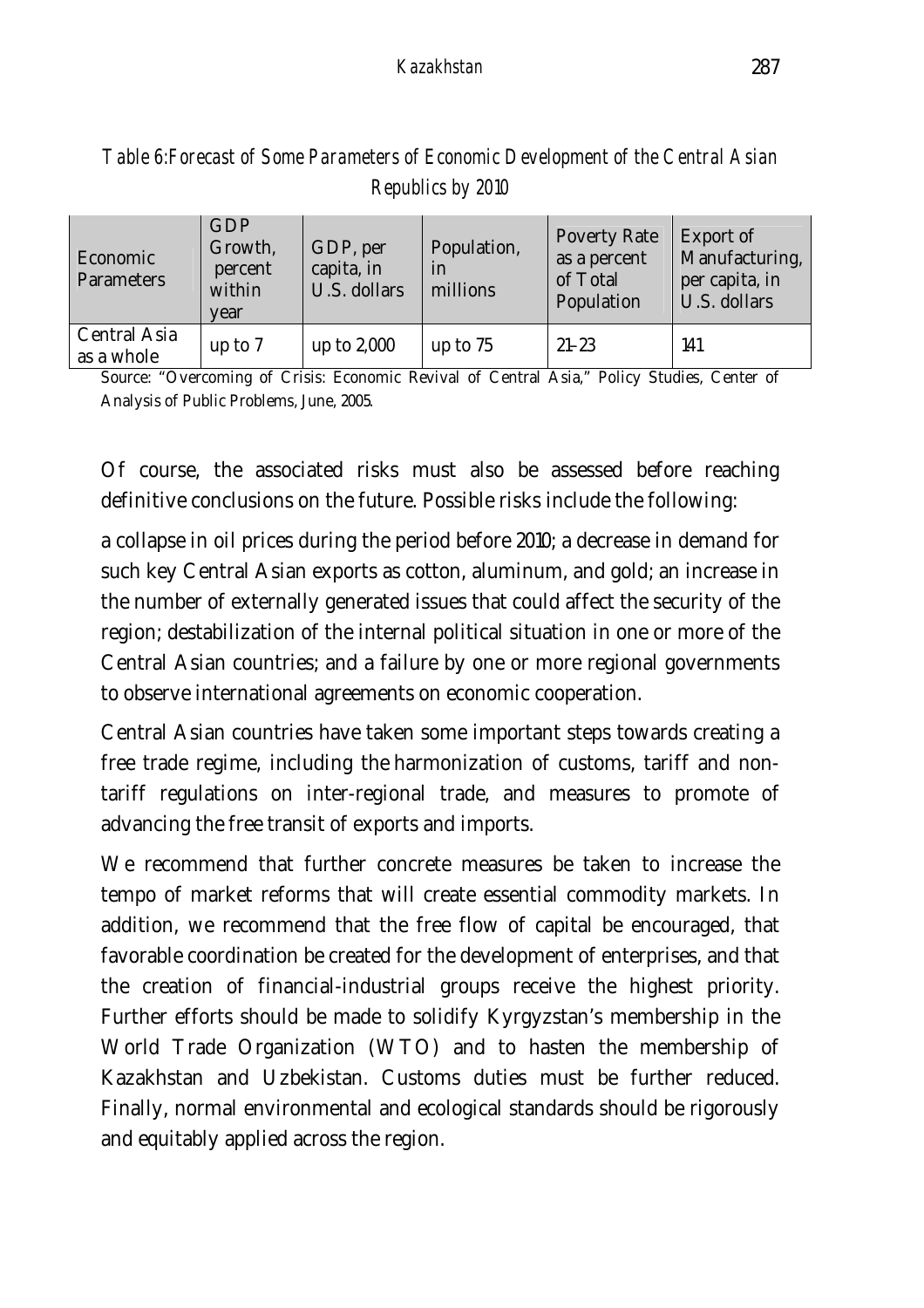### The North-South Meridian Transport Corridor

A core issue at the heart of relations among Central Asian countries and between them all, China, India, and Russia, is the further development of transport routes in Eurasia. In August, 2000, the governments of Russia, India, and Iran decided to develop a strategic transport corridor connecting the countries of the Persian Gulf, India, and Pakistan to Iranian and Russian ports on the Caspian Sea. The proposed corridor would also stretch through Russian water routes, railways, and highways to east and central Europe and to Scandinavia. In total, the corridor would encompass areas of Northern Europe, the Russian Federation, Central Asia, the Caucasus, and the Persian Gulf.

On 12 September, 2000 at the second Eurasian Transport Conference in St. Petersburg, transport authorities of the three countries signed an agreement to proceed with the project.<sup>4</sup> That same month delegations from Russia, India, Iran, and Oman signed corresponding documents. In April 2001 India ratified the agreement on the Transport Corridor; in October 2001 Iran and Oman ratified it; and the Russian Federation followed in February, 2002. Russian Deputy Minister of Transport Smirnov claims that Russia stands to gain between \$8 and \$9 billion annually through freight traffic between Asia and Europe. He asserted that up to \$2 billion could be made from transport along the "North-South" corridor alone.<sup>5</sup>

In April 2003 Kazakhstan joined this North-South corridor agreement, which should increase considerably the amount of transit in and out of the country. Special attention along this route is given to the Kazakh ports of Aktau, Bautino, and Khuryk. Use of the ice-free port of Aktau during winter reduces considerably both the time and transport expenses, increases the capacity of the northern Caspian sections of the route, and enables further development

<sup>4</sup> Karibzhanov, Khayrat; Tuleugaliev, Gaziz, *Economic and legal basis of the transit*. – Petropavlovsk (Kazakhstan), 2002, p. 322-329.

<sup>5</sup> Interview of deputy minister of foreign affairs of Russia, N. Smirnov, *www.strana.ru*, August 14, 2001.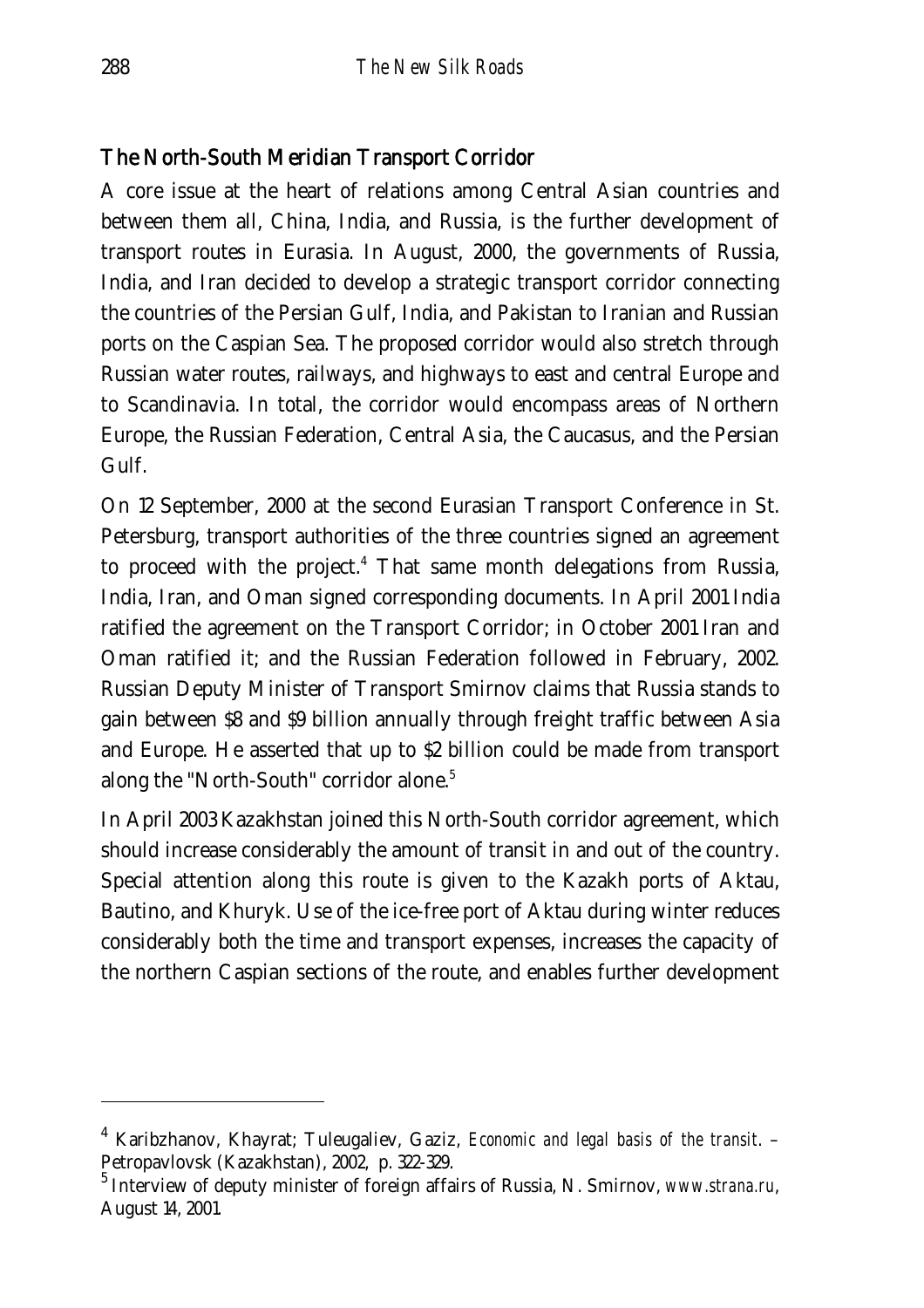of transportation in the region.<sup>6</sup> However, if new export-import and freight traffic is to be attracted, these ports must be modernized.

The Kazakh portion of the route will include railways and highways, as well as a sea route through Aktauthat will provide an oulet through the Caspian Sea to international sea routes.The volume of cargo traffic through Aktau has increased steadily from 1999 to the present. In 2001-2002 alone the growth was 19 percent. The benefits to Kazakhstan from the development of this route are obvious. Estimates suggest that transportation costs will fall by 15– 20 percent. It is expected this East-West route could be up to twice as fast as the existing route, which passes through the Suez Canal.

Kazakhstan has carefully examined all potential merits and demerits of each route before entering into international committments.<sup>7</sup> The importance of appropriate trade routes to Kazakhstan's overall development cannot be overstated. The scale of these economic and geopolitical benefits to the country was highlighted at a 2003 session of Kazakhstan's Security Council, when it was affirmed that he development of transport is a major component of any strategy to promote. Kazakhstan's security and overall national interests.8 Azerbaijan also hopes that the "North–South" corridor will strengthen its involvement in world trade by targeting a significant part of the freight traffic between the countries of the European Union and Southern Asia.

On 28 August, 2003, a conference organized by the United Nations convened in Almaty, with ministers from landlocked developing countries, emerging transit countries, donors, and representatives from international financial and development institutions. Experts from 75 countries agreed on the socalled "Almaty Action Program," which underscores five basic priorities: (i) policy, (ii) infrastructure, (iii) international trade and measures for its

<sup>6</sup> Ratification was proposed (official chronicle), *Kazakhstanskaya pravda* (Kazakhstan), June 26, 2003.

<sup>7</sup> Kasenov, Farkhad. The prospects of interaction are widening, *Kazakhstanskaya pravda* (Kazakhstan), June 14, 2003.

<sup>8</sup> Security Council session (official chronicle)*, Kazakhstanskaya pravda* (Kazakhstan), October 17, 2003.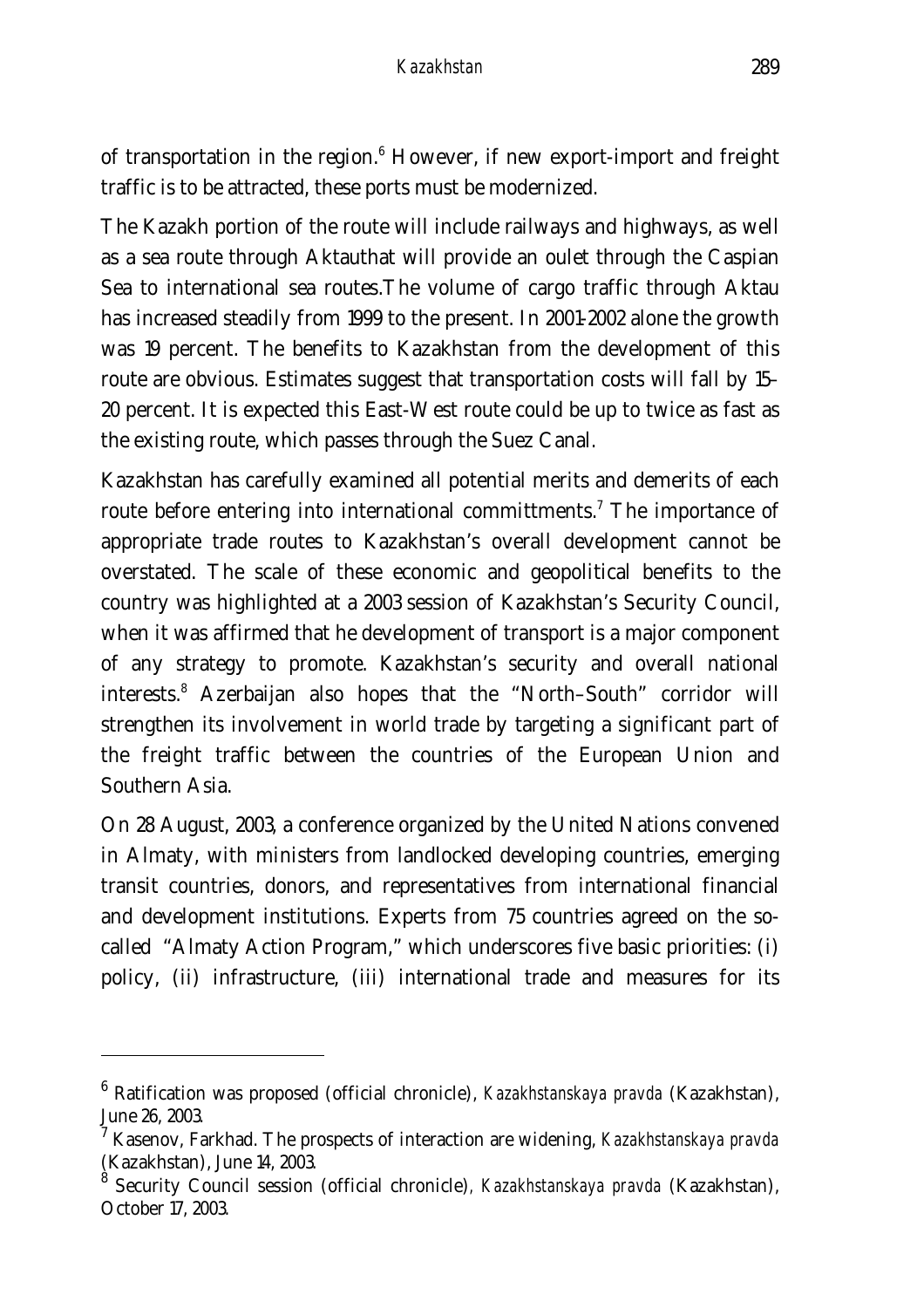simplification, (iv) international technical assistance, and (v) monitoring of the program's implementation.

In Kazakhstan, the share of transport costs for cargo now reaches 50 percent. Marine transport remains the most profitable and effective method of transport, which gives the North-South corridors to the Persian Gulf and Arabian Sea particular importance.<sup>9</sup> Thus Iran requires between 3 and 5 million tons of grain per yearwhich it imports from Australia rather then from nearby Kazakhstan. The reason for this is simple: marine transportation from Australia is cheaper than overland transport from Kazakhstan, which is as high as \$7–10 per ton. Indeed, 15-20 percent of the final price comes from the cost of transportation. The most important transit countries for Kazakhstan at present are Azerbaijan, China, Georgia, Russia, and Ukraine. Kazakh experts believe that it is impossible to achieve improved trade through bilateral agreements alone.<sup>10</sup> According to Mr. Mamin, Kazakhstan's Minister of transport, transport's share in the final cost of production reaches 20 percent, which greatly reduces the competitiveness of the economy.<sup>11</sup>

The North-South corridor in Kazakhstan is already outfitted with the necessary infrastructure. The following railway lines will be part this corridor:

- 1. Shengeldy (Uzbek border)-Arys-Kyzylorda-Aktobe- Uralsk-(Russian border with an outlet to Samara);
- 2. Arys-Lugovaya (Kyrgyzstan border)-Chui-Karaganda-Astana-Petropavlovsk-(Russian border with the outlet to Ural and Western Siberian regions); and
- 3. Chu-Almaty-Aktogai-Semipalatinsk (Russian border with outlet to Altai and central Siberia).

<sup>9</sup> *Donskikh, Alevtina.* Seven feet under keel, *Kazakhstanskaya pravda* (Kazakhstan), August 28, 2003.

 $10$  Ibid.

<sup>11</sup> Speech of minister of transport and communication of Kazakhstan A. Mamin, *Panorama* (Kazakhstan), October 7, 2005.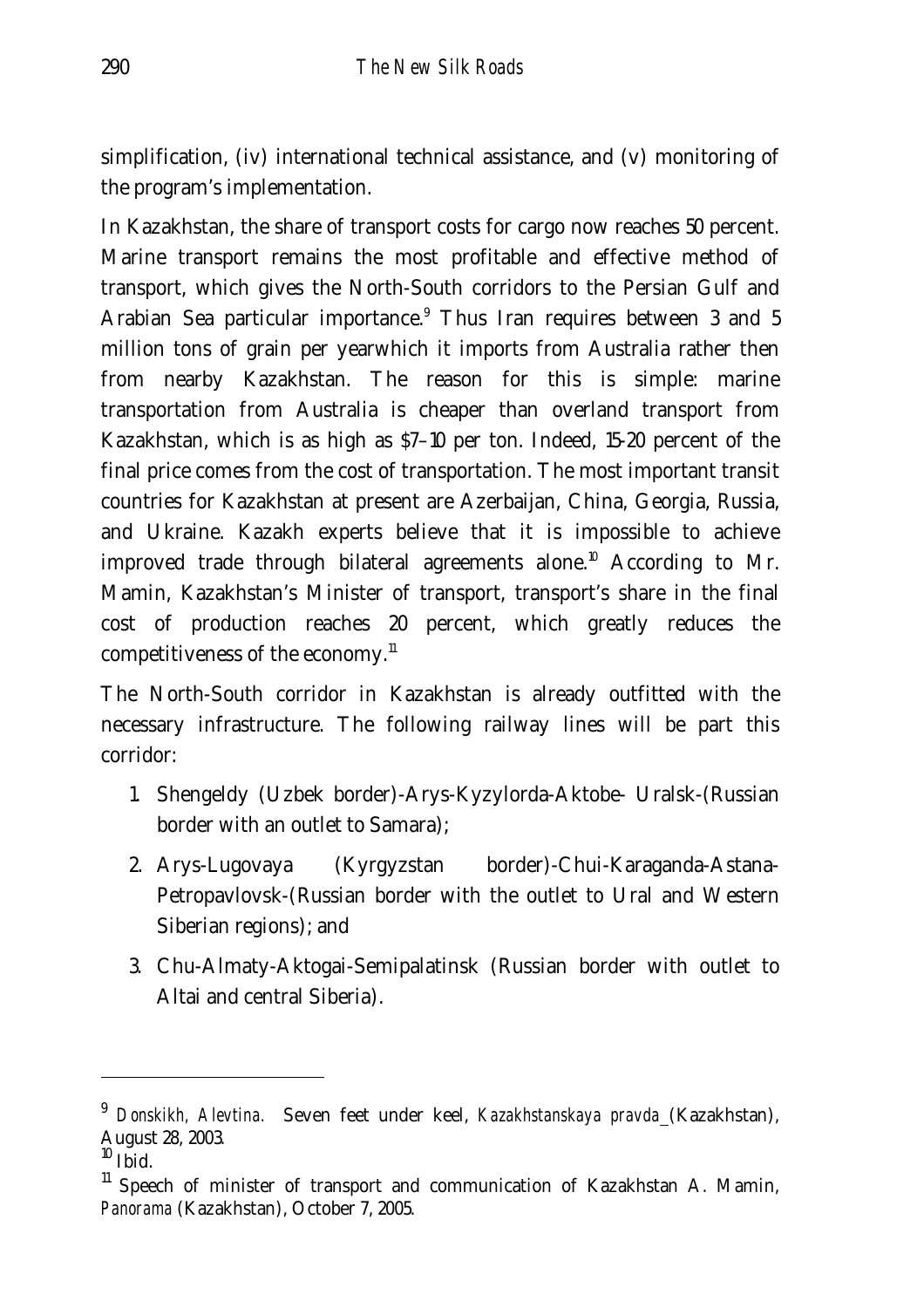In the south there are two junctions with Uzbek railways (Shengeldy station) and Kyrgyzstan (Lugovaya station). In the north, there are eleven junctions with the Russian railway system, some of which do not currently operate. Railway transport coming out of Kazakhstan makes up 85 percent of regional transit (in 2001 this was 5.6 million tons).

The main regional automobile transit routes coincide with the railway routes and are supplemented in western Kazakhstan by the following: from Karakalpakstan (Uzbekistan) through Bozoi-Karabutak with an outlet to the Russian borders (Urals and western Siberia regions); from Turkmenistan through Bekdash, Jana-Uzen-Beineu-Jety-bai with an outlet to European Russia and the Urals. Motor transit across these routes is carried out mostly by Kyrgyz, Russian, and Uzbek operators. $12$ 

Due to inconsistent economic policies and political disagreements among the countries of Central Asia, many international transport agreements have yet to be implemented there. Due to cooling of intra-regional relations and periodic boundary disputes, the Kazakh Parliament has gone so far as to consider canceling two of its agreements with Uzbekistan.13

Experts from the region agree that the large-scale development of transport corridors running from north to south should occur along the following routes:

1. a route through Kyrgyzstan and Tajikistan, assuming that a multipurpose transport and economic corridor can be developed along the Surkhob Valley through Kyzyl-Su (i.e. the Alay Valley in Kyrgyzstan) with an outlet to Sary-Tash (Tajikistan) and proceeding then to the Chinese city of Kashgar, which in turns provides a route to the Karakorum highway, i.e., an outlet to Pakistan, northern India, and the western regions of China (the Karategin-Alai Transport Corridor).

<sup>12</sup> Karibzhanov, Khayrat; Tuleugaliev, Gaziz, *Economic and legal basis of the transit.* – Petropavlovsk (Kazakhstan), 2002, p. 16-17.

<sup>13</sup> Report by "Khabar" agency (Kazakhstan), October 9, 2003.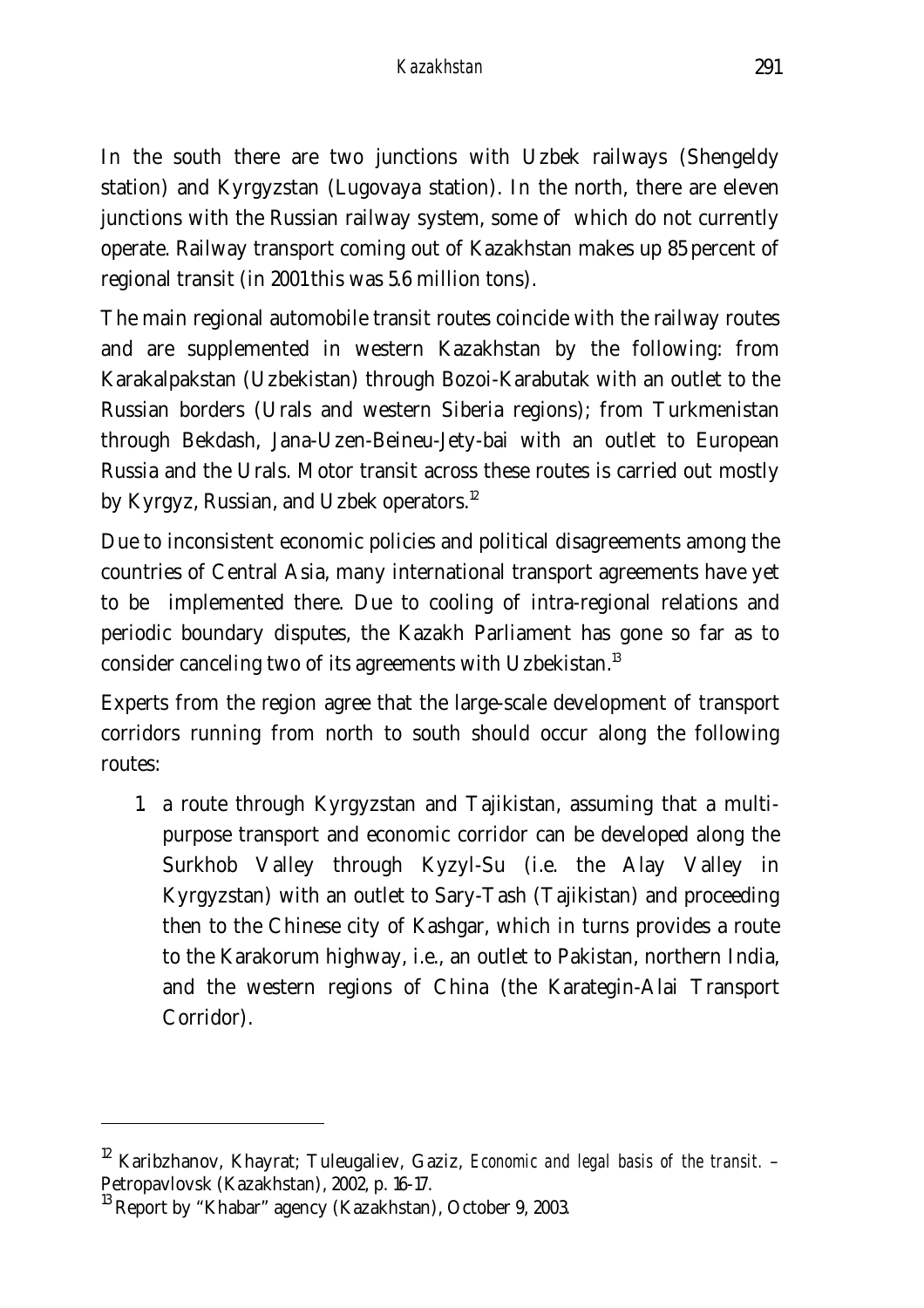- 2. a route through Uzbekistan, Turkmenistan, and Iran to the Persian Gulf, using the Tedzhen-Serax-Meshkhed (Turkmenistan-Iran) railway line.
- 3. a route across the territories via Uzbekistan (Tashkent), Tajikistan (Dushanbe), Afghanistan (Barogil pass, at the Afghani and Pakistani border), and Pakistan (to the port of Karachi, or alternatively to the newer port of Gwadar).
- 4. a route through the territories of Kyrgyzstan (Osh), Uzbekistan (Tashkent), Irkeshtam pass (Chinese and Kyrgyzstani border) to the Karakorum highway in Pakistan.14

China, India, Iran, Pakistan, and Russia have also shown interest in developing continental transport routes. However, these countries face some of the same challenges as the Central Asian states There is a limited number of commodities they might trade; their customs regulations are incompatible with one another; serious political differences prevent cooperation; and security problems are in some cases prohibitively grave, notable on Pakistan's eastern border with India and along its western border with Afghanistan.

Countries to the southeast of Central Asia have repeatedly declared their strategic interest in opening transport links among the states. Yashvang Singh, India's Minister of Foreign Affairs, stated on 17 October 2005 that one of the main components of Indian foreign policy is its intention "to construct a new "Silk Road" which will open a direct connection with the states of the Central Asia." In his view, a new stage of cooperation with the states of Central Asia has already begun for India, providing huge opportunities for trade and economic relations.<sup>15</sup>

China's interests are focused on the Karakorum Highway, one of the largest transport projects in Asia. China has been the financial backer and designer of the project, which began in 1967. The route traverses very complicated

<sup>14</sup> Grigoriev, Sergey; Zabello, Jakov; Chakeeva Marina, *Motorway of Tashkent - Karachi: New Routes for the Russian exporters* // *New markets* (Russia), № 4 (August), 2002, p. 14- 15.

<sup>15</sup> Report by "Kabar" agency (Kyrgyzstan), October 17, 2003.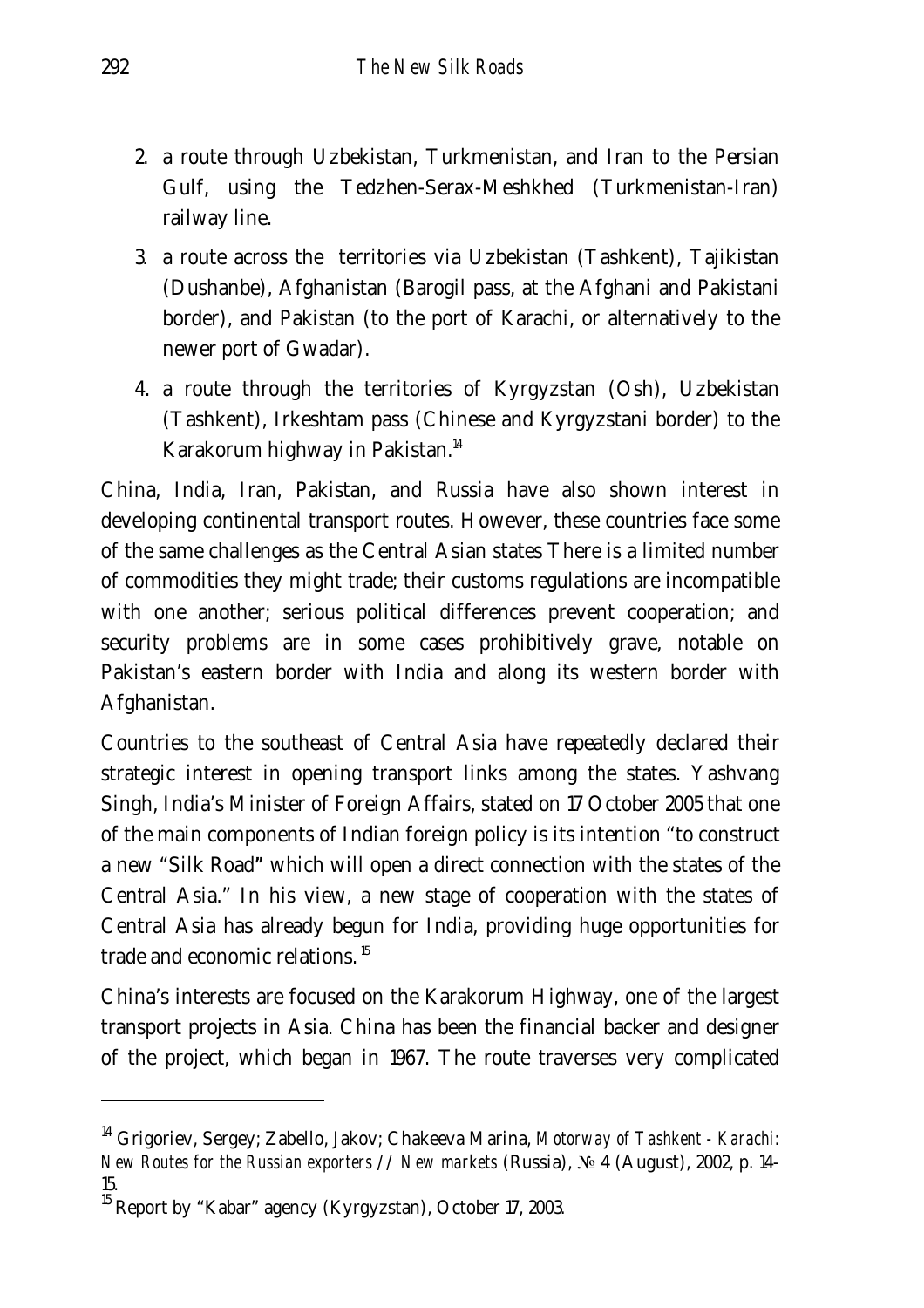terrain, including a narrow mountain corridor. The highway, opened in 1986, connects the Chinese road network directly with Islamabad and the port of Karachi, passing through the disputed territories of Jammu and Kashmir. The Karakorum Highway provides easy access to South Asia. For political reasons neither Kazakh, Russian nor Uzbek transport firms use the alternative route through Dushanbe. Instead they route traffic along a land detour through the Kyrgyz city of Osh and thence to the customs port at Irkeshtan. The Karakorum Highway marks an important step in the restoration of the Silk Road and is a symbol of unity among Central Asian states that is of great strategic importance. The route enables China to engage in effective cooperation with its neighbors, while also providing an alternate to the sea in the case of rened conflict in Afghanistan.<sup>16</sup> The system of which it is a part runs in two directions: a North–South corridor, that includes western China, Kazakhstan, Pakistan, Russia, and Uzbekistan; and an East-West corridor that includes all of China, Central Asia, and Russia to Europe.

Pakistan has also shown great interest in making the Karakorum Highway fully operational. Though the highway today carries only 20 percent of that country's export-import trade, it is valuable as the only major land link between Pakistan and the external world, affecting Pakistani transit to the north and northeast. Pakistan's new port at Gwadar will greatly enhance the value of the Karakorum Highway and also of all emerging trade routes from Central Asia via Afghanistan.

### East – West Arteries

 $\overline{a}$ 

Several east-west corridors connect Europe, the Caucasus, the Middle East, Central Asia, and the Asian Pacific region by networks of roads, railways, pipelines, and sea and air freight. The Euro-Asian Transport and Communication Corridor (ЕАТCC) embraces several such transport routes, including the Eurasian Highway and the Eurasian Land Bridge. The Eurasian Land Bridge includes all transport modes, including pipelines, which are

<sup>16</sup> Grigoriev, Sergey; Zabello, Jakov; Chakeeva Marina, *Motorway of Tashkent*, p. 16.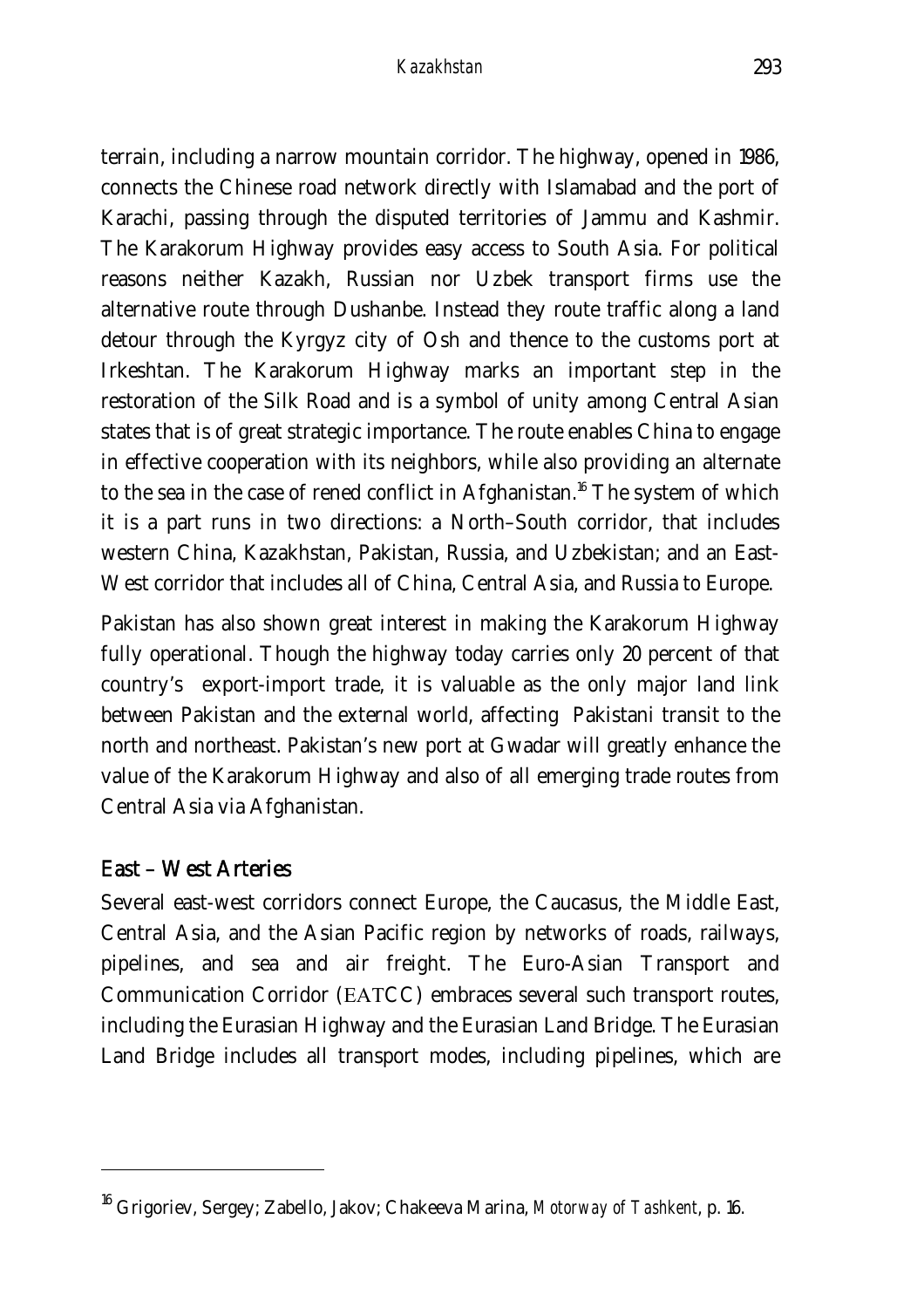lucrative instruments for export both for Central Asian and South Caucasus countries.17

The EATCC, based on an agreement signed in Turkmenistan in 1996, coordinates railway activity between Azerbaijan, Georgia, Turkmenistan, and Uzbekistan. The agreement also provides for interrelationships with the Eurasian Highway, the Pan-European Transport Area (РЕТА), and the transport systems of Southeast and East Asia.

At the third Pan-European transport conference held in Helsinki in 1998 , the TRACECA (the Eurasian transport corridor) was adopted as Europe's priority transport system to the East.<sup>18</sup> The TRACECA Program was created in 1993 in an effort to develop a transport corridor between Europe and Asia via the countries of the South Caucasus and Central Asia. Since then, the geography of the TRACECA program has broadened to include Bulgaria, Moldova, Mongolia, Romania, Turkey, and Ukraine.<sup>19</sup>

Kazakhstan has a strategic interest in the TRACECA program, which includes railways, highways, and ports of the Black Sea and Caspian Sea.<sup>20</sup> The European Union, within the framework of the TACIS program, has proposed another regional program, the Interstate Oil and Gas Transport to Europe (INOGATE), which focuses on the rehabilitation of existing oil and gas transport corridors and the construction of new ones. According to Ukrainian experts, TRACECA can compete with traditional sea routes in providing safe, inexpensive and flexible continental transport.

Meanwhile, Russia has responded to this potential competition by increasing the competitiveness of the Tran-Siberian Highway. Efforts have been made to improve train schedules, simplify the declaration of goods, and accelerate the registration of freight ships at borders. In April 1998 a trial container train

<sup>17</sup> Gegeshidze, Archil, "Once again about the Great Silk Way", *Central Asia and Caucasus*, № 3, 1999, p. 172.

<sup>18</sup> Ibid., p. 174.

<sup>19</sup> Ibid., p. 173.

<sup>20</sup> Tokaev, Kasimzhomart*, Kazakhstan's foreign policy in terms of globalization,* Almaty, 2000, p 292.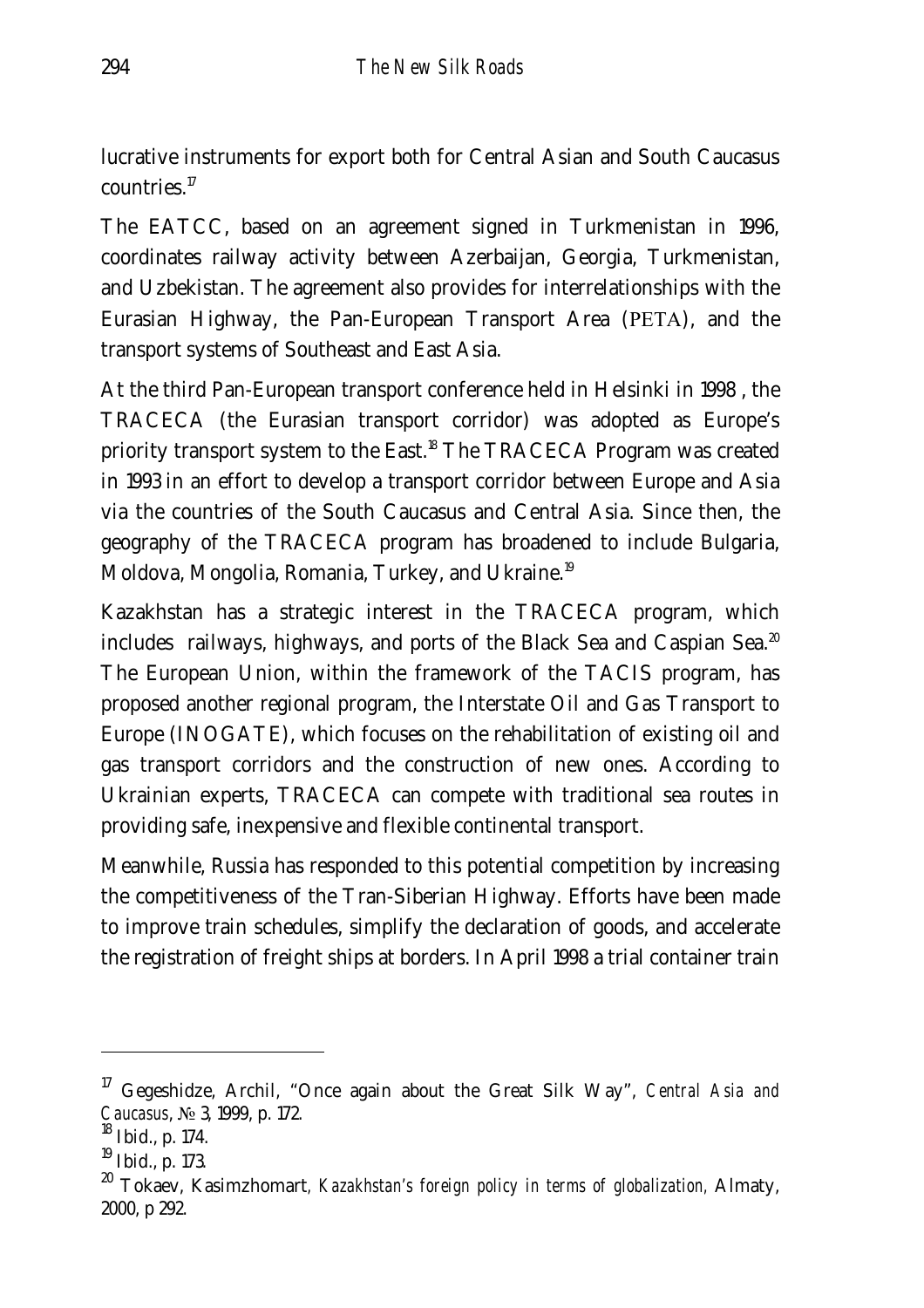using the route between port Vostochny and Brest took 8.5 days, twice as fast as cargo delivered to Europe by sea.<sup>21</sup>

Some experts relate TRACECA with the GUAM, the organization of Georgia, Ukraine, Azerbaijan and Moldova. Supported by the United States, GUAM calls for the expansion of ties with NATO's "Partnership for Peace" and for the development of a Europe-Caucasus transport corridor.

Despite strong support from Washington, however, GUAM does not have the capacity or even the strong intention to support large projects. Hence, GUAM should not be considered as part of the EU's TRACECA project, a position the United States is in agreement.<sup>22</sup>

Since the GUAM summit in July, 2003, in Yalta, there has been a decline in interest in the organization.<sup>23</sup> Ukraine has strengthened cooperation with its Eurasian neighbors Belarus, Kazakhstan, and Russia. In September, 2003, during the summit in Ukraine, the leaders of the Commonwealth for Independent States signed an agreement to create yet another new organization for regional integration. Since 2001, Uzbekistan has been a member of SOC and, in January, 2006, joined the EAEC, an organization actively supported by Russia.

The development of new transport corridors began in 1990 with the restructuring of the railroad line across the Kazakh-Chinese border was and has been expanded thereafter.<sup>24</sup> During this same period, the Tedzhen-Serakhs-Meshed railroad was constructed between Turkmenistan and Iran with freight traffic beginning after 1996. According to Iranian experts, this rail link is expected to increase capacity by up to 8 million tons of cargo and one million passengers annually.25

<sup>21</sup> Preiger, David; Malyarchuk Irina; Novikova, Аlla, "Economic interests of GUUAM in labyrinths of the Great Silk way", *Central Asia and Caucasus*, № 3, 2001, p. 18-20.

<sup>22</sup> Gorovoi, Valeriy; Omelyanchik, Natalya, "*GUUAM: Problems and Perspectives"*// *Central Asia and Caucasus*, № 3, 2001, p. 82-83.<br><sup>23</sup> Gamova, Svetlana. Not all flags are guests of GUUAM, *Nezavisimaya gazeta*, July 4,

<sup>2003.</sup> 

<sup>24</sup> Isingarin, Nigmatzhan, *Problem of integration into the CIS,* Almaty, 1998, p. 57.

 $25$  Abdullayeva. Tamila, "State and prospects for development of transport highways in Central Asia", *Central Asia and Caucasus*, № 3, 2001, p. 173-174.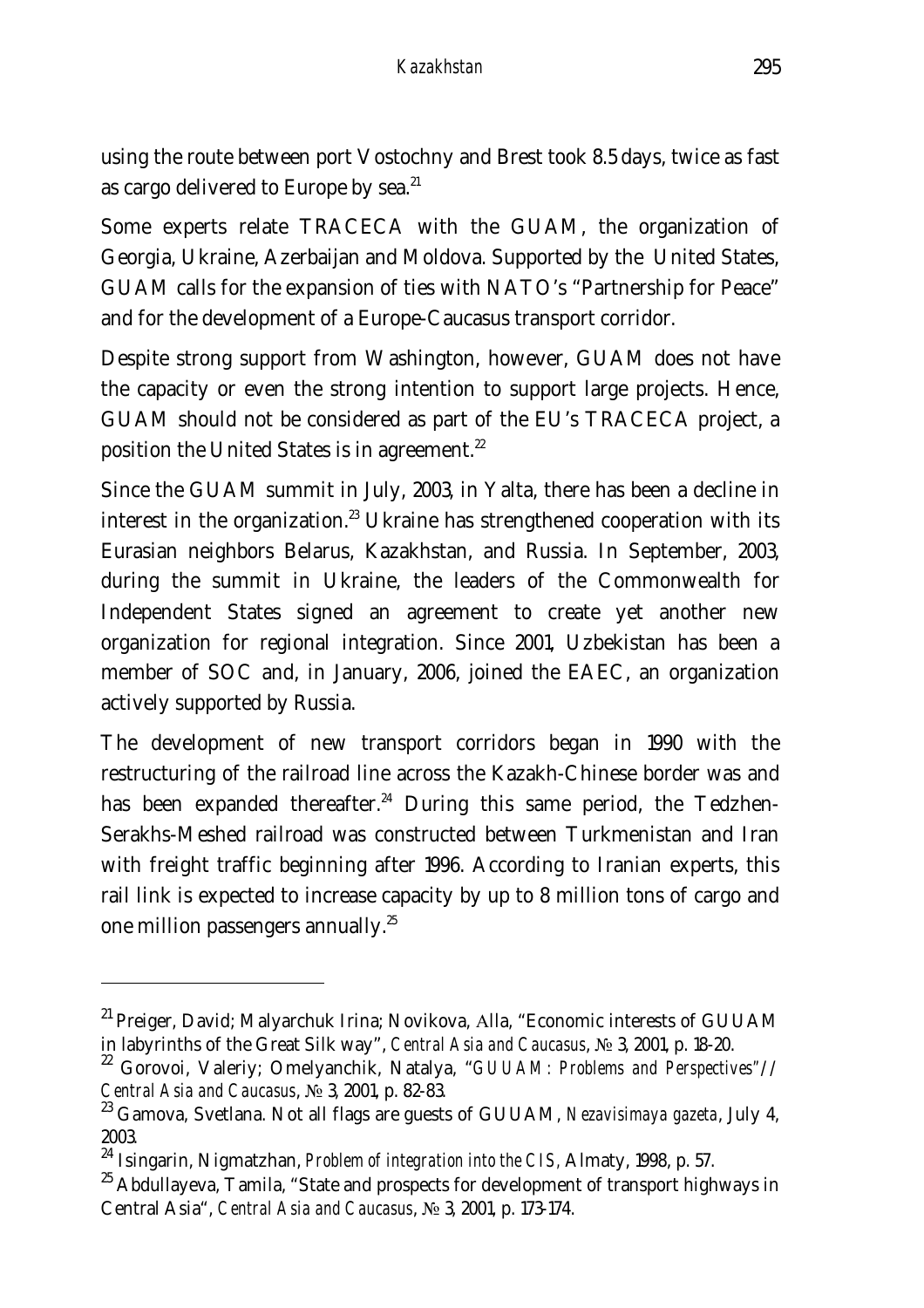With the opening of these new railway lines the development of two transcontinental highways will have been completed. In addition to the Trans-Siberian Highway, the following routes have been launched:

- The Eurasian trunk railroad connecting Belarus, China, Kazakhstan, Southeast Asia, Russia, Ukraine, and Western Europe, and the northern corridor Trans- Asian railroad line; and
- The Trans-Asian Highway connecting Bejing, Almaty, Chardzhou, Istanbul, Tashkent, and Tehran, and the southern corridor Trans-Asian railroad line.<sup>26</sup>

Routes going south are as yet in a primitive state but represent potential for Russian and Chinese cargo, and for the export of goods from the Central Asian countries. The outlet to the Persian Gulf through the southern corridor via the Trans-Asian railway, under the coordinated policy of Central Asian states, could become highly profitable, as could the outlet to the Arabian Sea at Gwadar in Pakistan.

At the same time there are some serious drawbacks to the routes headed in both directions. Due to topographical and climatic conditions, transport costs along them will always remain high. Other possible routes might also be considered, but these will have to fit the political as well as the geographical landscape.

### New Pipeline Projects

 $\overline{a}$ 

The expansion of pipelines is a key element in transport infrastructure in Central Eurasia. Kazakhstan, as well as others Caspian countries, has deftly tested the political conditions for such an expansion. At the annual KIOGE-2003 exhibition (Oil and Gas, 2003), Kairgeldy Kabyldin, Executive Director of the Kazakh oil and gas company KazMunaiGaz called a proposed pipeline to China a number one priority, and called also for a plan to connect Kazakhstan to the Baku-Tbilisi-Ceyhan (BTC) project.<sup>27</sup> Washington has

<sup>26</sup> Tokaev, Kasimzhomart, *Kazakhstan's foreign policy in terms of globalization,* Almaty, 2000, p. 139.

<sup>27</sup> Donskih, Alevtina. Extraction curve that peaks, *Kazakhstanskaya Pravda*  (Kazakhstan), October, 10, 2003.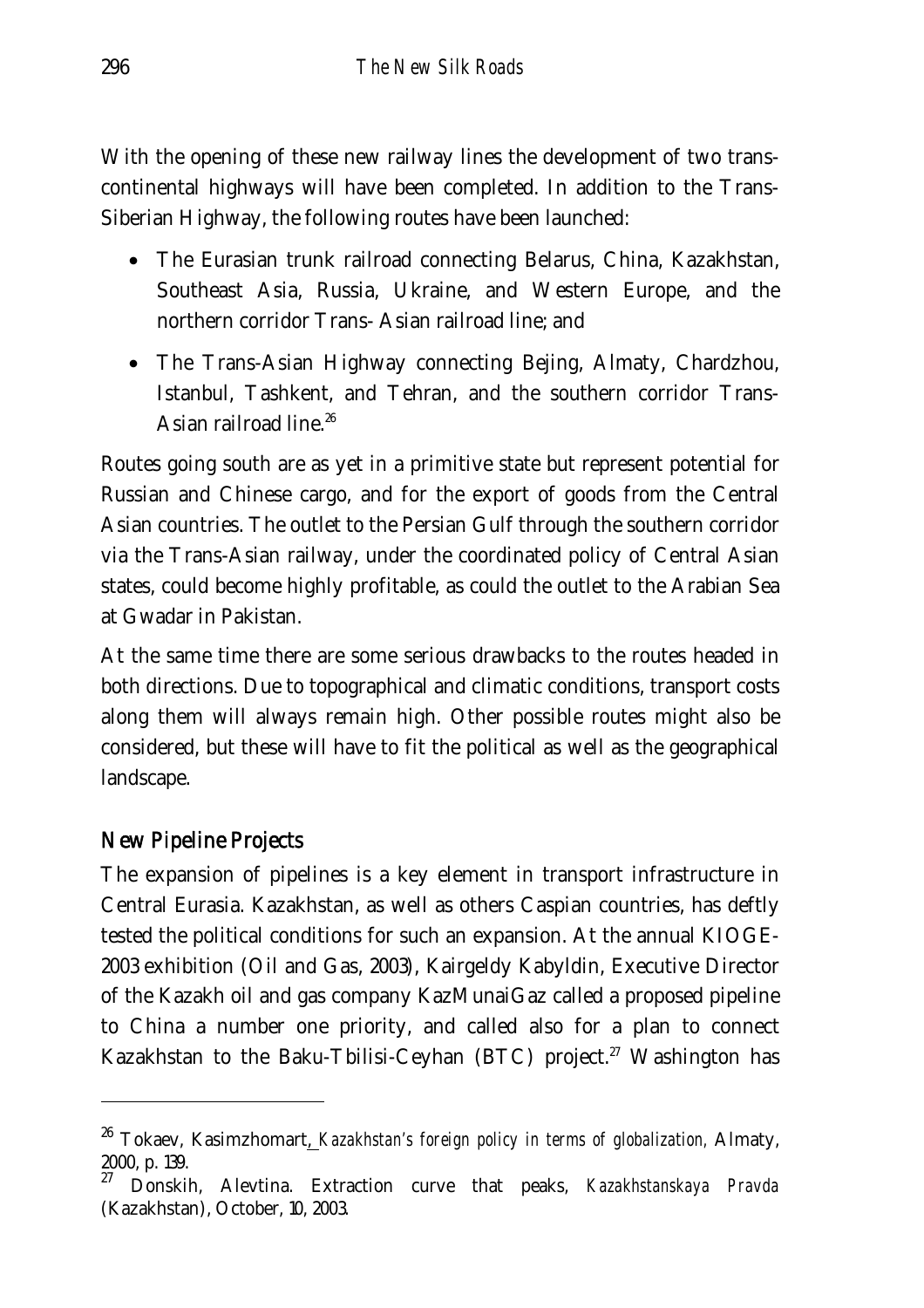also insisted on this. During a 2006 visit, A. S. Bodman, the U.S. Secretary of Energy, expressed strong interest in the export of Kazakh oil through BTC.<sup>28</sup>

Not all Kazakh experts share this point of view. Some believe that the link to BTC has too many economic drawbacks that other projects lack. Some object to a Caspian pipeline on environmental grounds.<sup>29</sup> Meanwhile Russia is keen to prevent "outside players" from becoming involved in Caspian affairs. Victor Kalyuzhny, Special Representative to the Russian president regarding the status of the Caspian Sea, has stated that Russia opposes a Kazakhstan-Azerbaijan pipeline that does not involve third parties, and also opposes Ukraine's proposed Odessa-Brody project as an oil "pipeline to nowhere." 30

Russia sees such pipeline projects of others as important to its own security. Hence its participation is needed to assume stable relations among countries in the region. Moscow would not only interfere with the pipeline projects coming through its territory, but would also actively engage in its own alternative pipeline projects near the Caspian Sea.

Another important project is the completion of the Western Kazakhstan-China pipeline. The pipeline will serve the growing needs of China, which now uses over 70 million tons of oil per year and by 2010 will need to buy 130 million tons annually. The first section of this pipeline, Atyrau-Kenkiyak in the northwest of Kazakhstan, is already operational. Financing for the construction of the second section, Atasu-Alashankou (China), which covers a distance of about 1,300 km, was undertaken by China. Construction of the pipeline on the Atasu-Alashankou segment was completed in December 2005. The initial capacity of the project is 20 million tons of oil per year but the designed capacity is up to 50 million tons. $31$  The first barrels of oil are expected to be transported over this pipeline during 2006.

Between 2000 and 2003 China and Russia negotiated a pipeline that will run from the Siberian city of Angarsk to the Chinese city of Datsin. Delays on a

 $\overline{a}$ 

 $31$  Ibid.

<sup>28</sup> Report by "Kazakhstan-today" Agency, March 15, 2006.

<sup>29</sup> See *Perspective routes for transportation of Kazakh oil*, Oil-and-gas resources of Kazakhstan in the system of global and regional relations, Almaty, 2002, p. 134-137. 30 Donskikh, Alevtina. Not united by oil*. Kazakhstanskaya Pravda*, October 10, 2003.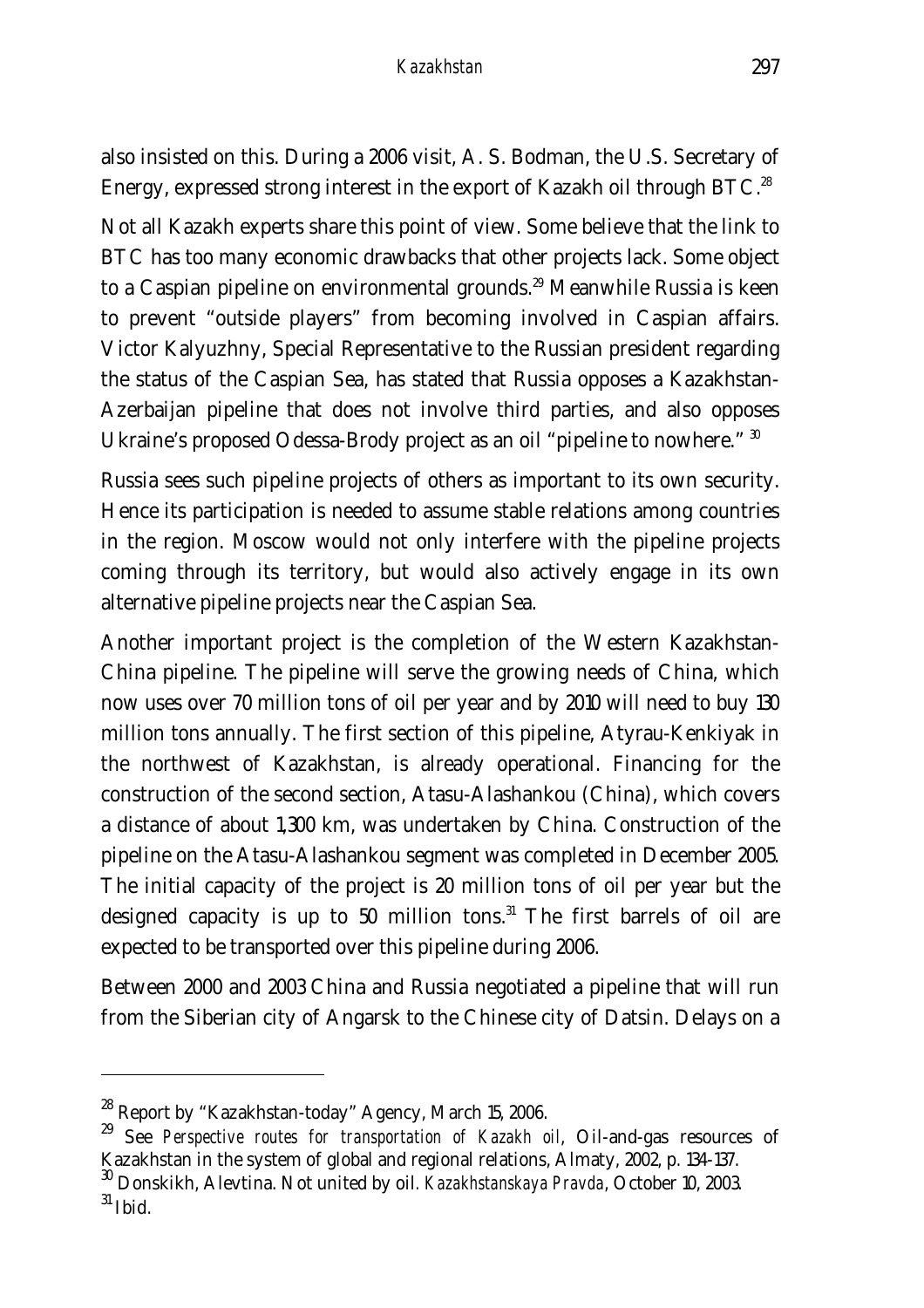decision from the Russian side pushed Beijing to begin construction of the pipeline in Kazakhstan. Meanwhile, trade in power resources between China on the one hand and Kazakhstan and Russia on the other hand has increased annually through the use of the railway network.

According to the managing director of KazMunaiGas, the new pipeline will be used by CNPC to transport 8 million tons of oil a year from western Kazakhstan. Added to this will be oil deposits from the south of the country developed by the Russian firm LUKOIL and PetroKazakhstan (10–12 million tons one year). In 2005 these assets were bought by the Chinese CNPC. Such tonnage will be sufficient to make the pipeline profitable. In the long term, production can grow to 50 million tons per year. $32$ 

It is important to state that Kazakhstan sees all the single-buyer markets as entailing high risk. It is, therefore, attempting to work out conditions that will insure stable pricing.

The third potentially important direction for Kazakh oil exports is to the south via the Caspian Sea. The majority of Kazakh experts consider this direction to be very promising both from the economic and geopolitical standpoints. At meetings held in Tehran in 2003, the ministers of transport for Kazakhstan and Iran addressed the issue of increasing Kazakh oil exports through Iran. In view of the potential growth of hydrocarbon production in Kazakhstan, Tehran has declared its readiness to allow up to 120 thousand barrels of oil per day to be exported through its borders. Iranians argue that the potential of Iran as an export route will become evident as soon as Kazakhstan begins the commercial development of hydrocarbons from the shelf of the Caspian Sea. By the end of 2006 it will be possible to pump up to 40 million tons of oil annually to world markets via Iran, and a significant part of this could be delivered from Kazakhstan.

Based on this forecast, officials in Tehran have developed a staged scheme for receiving and exporting "big" Kazakh oil. Iran began modernizing and expanding its processing capacities in Tehran and Tabriz oil refineries, which in 2000 could already handle 400 thousand barrels per day. The

<sup>32</sup> Skorniakova, Anna, "Nazarbayev is pushing Moscow out of Chinese pipeline", *Nezavisimaya gazeta*, October 14, 2003.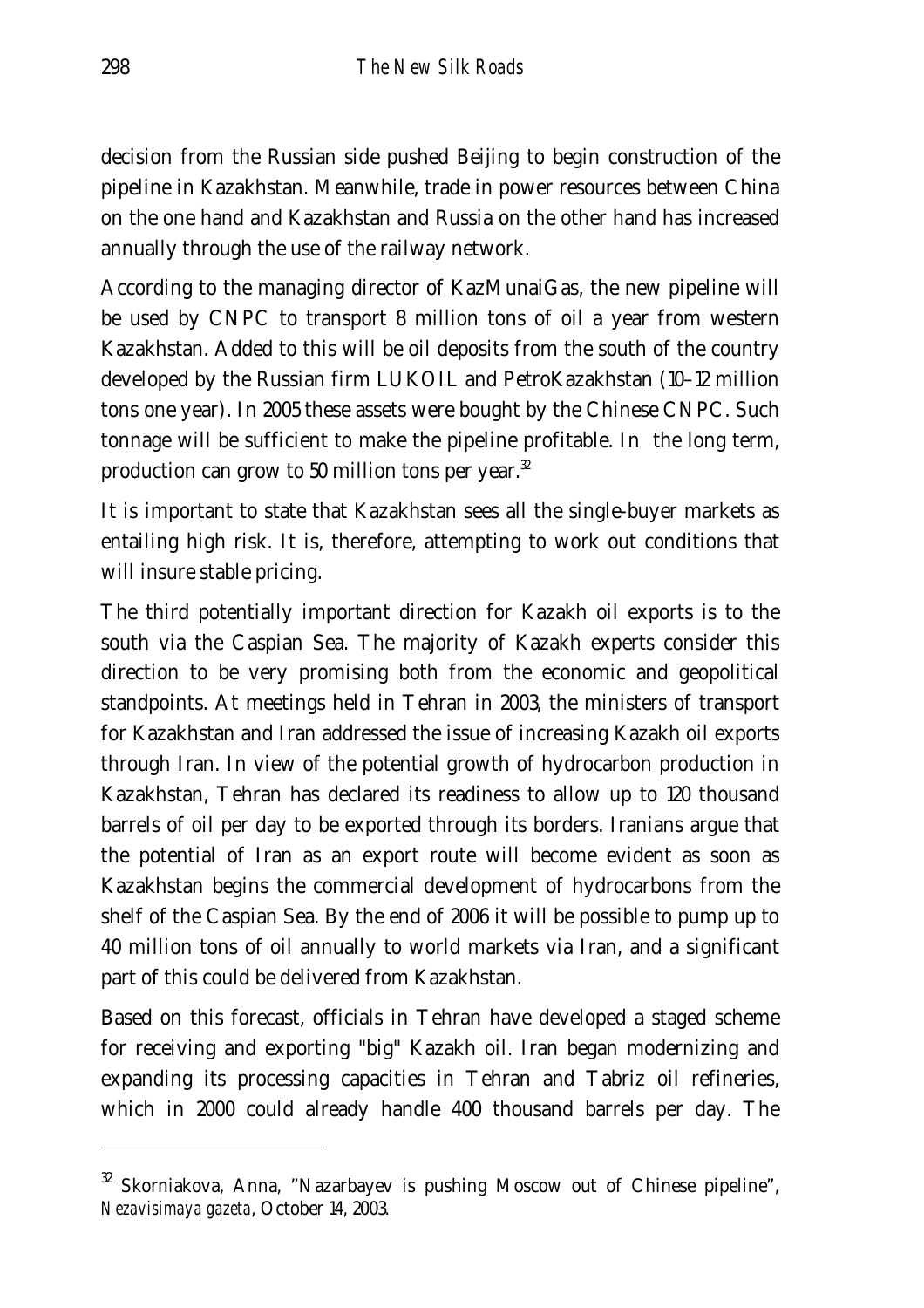National Iranian Oil Company (NIOC), the State Oil Company of China (CNPC), Hong Kong Sinopec Group, and Swiss Vitol have started construction of a new bulk-oil terminal and bulk-oil ramp in the Neka port. Additional pumping stations have been created in order to increase the capacity of the oil pipeline Neka-Tehran-Tabriz to up to 370 thousand barrels per day. By 2006, production is expected to grow to 540 thousand barrels per day.

By creating the necessary transport infrastructure, Tehran will be in the position to increase oil processing at its refineries. Tehran plans to increase oil imports from Kazakhstan and Russia from four to five-fold. Currently, Kazakhstan delivers up to 20 thousand barrels per day to northern Iran but a swapping process will greatly increase this figure.<sup>33</sup>

Iran's influence on the transport of energy resources vividly attests to the geopolitical basis of the problem. The main constraint on the further development of trade in energy resources between the Central Asian countries and Iran is the position of Washington vis-à-vis Iran.

### **Conclusion**

 $\overline{a}$ 

The development and implementation of international projects such as TRACECA, ЕАТKK, the North-South route, ASEM, and country associations such as GUAM, EAEC, the Organization of Economic Cooperation (OEC), are all dependent on the successful implementation of transport agreements that, strengthen cooperation in trade.

In many respects, these diverse organizations reflect the wide spectrum of economic and geopolitical interests affecting the newly independent states of the region. An important factor is the geo-economical attractiveness of the region to the highly industrialized countries, with their large markets and vast export-import potential. For North-South transport, the centers of attraction are India, Iran, Pakistan, Russia, and the countries of Northern Europe. For East-West transport arteries, these centers include the European Union, Eastern Europe, Turkey, Southeast Asia, China, Japan, and South

<sup>33</sup> Lukyanchikov, Victor, "Expectation of a lot of oil", *Novoe pokolenie* (Kazakhstan), September 26, 2003.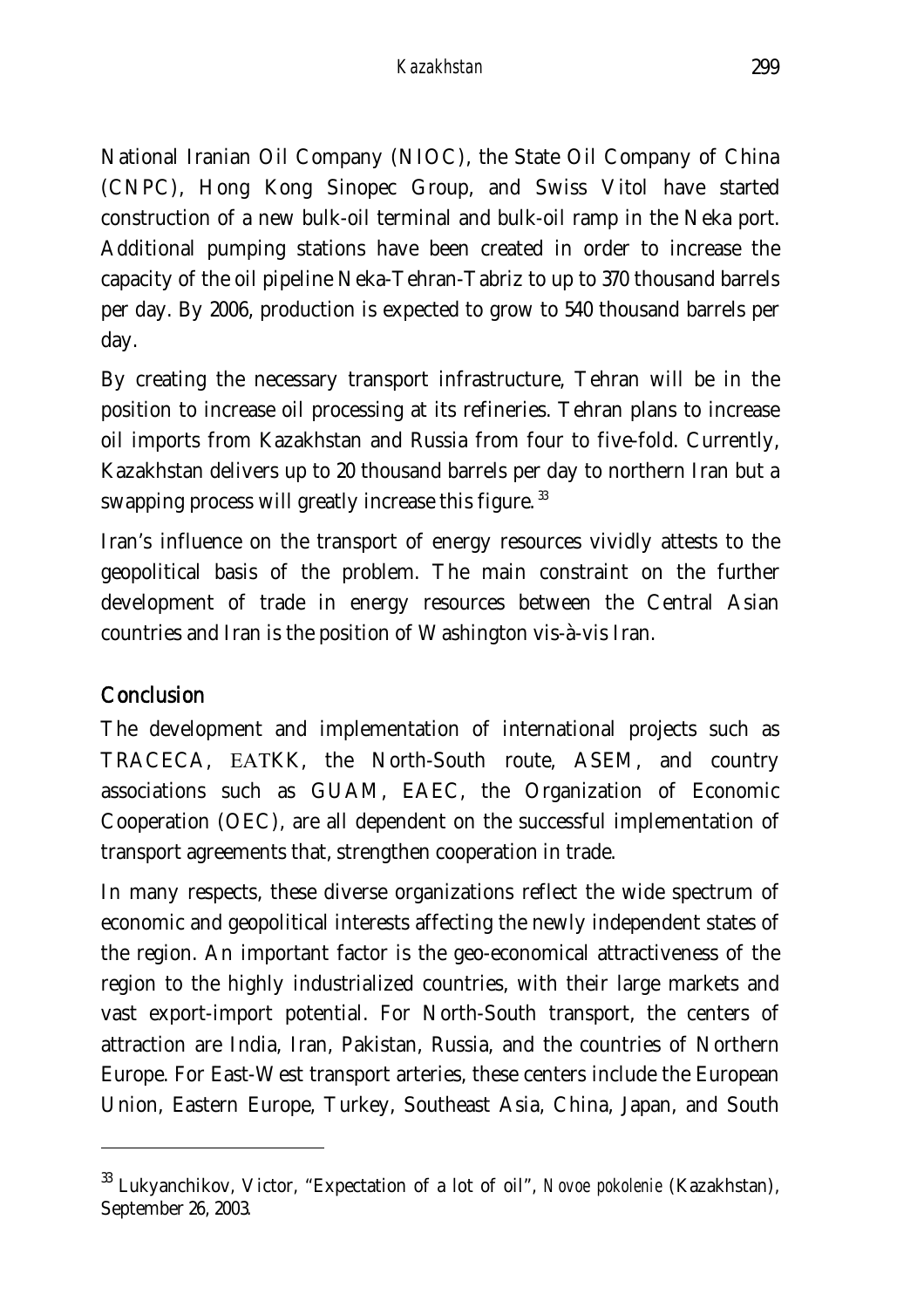Korea. The development of North-South and East-West corridors are not mutually exclusive and are in many ways complimentary. The combination and crossing of the two will benefit all transit countries and improve regional economic prospects overall.

The expansion of trade and economic relations among the states of Central Asia must be continued. This should be accomplished by creating functioning free trade zones; facilitating cooperation in business and investment; implementing coordinated customs systems, tax and tariff policies; harmonizing monetary, credit, and currency relations; and coordinating relevant national legislation.

 In order to move free trade area forward among the states of Central Asia, the following steps must be undertaken:

- remove customs taxes and duties, as well as other restrictions to mutual trade;
- harmonize customs legislation, and also tariff and non-tariff mechanisms for the regulation of trade; and
- generally, to accept and observe the core principles of free trade.

Central Asian countries need to pursue harmonized macroeconomic policies and work to coordinate their individual economic reforms. Kazakh experts believe concrete measures are needed in order to create conditions for common commodity and service markets. Priority should be given to strengthening cooperation in the financial sector, providing for the free movement of capital, creating favorable conditions for business development, co-production arrangements, and financial and industrial groups. The development of the main transport corridors will improve cooperation among Central Asian states and create common markets for power, transport services and agricultural products.

The International Transport Consortium should help define measures for developing railway and road routes, the transit potential of the Central Asian states, and civil engineering principles for transport. Coordinated principles for customs, tax, and tariff policies are needed. In particular, countries must adhere to signed contracts and agreements (including those within the framework of EAEC) that will simplify customs registration and control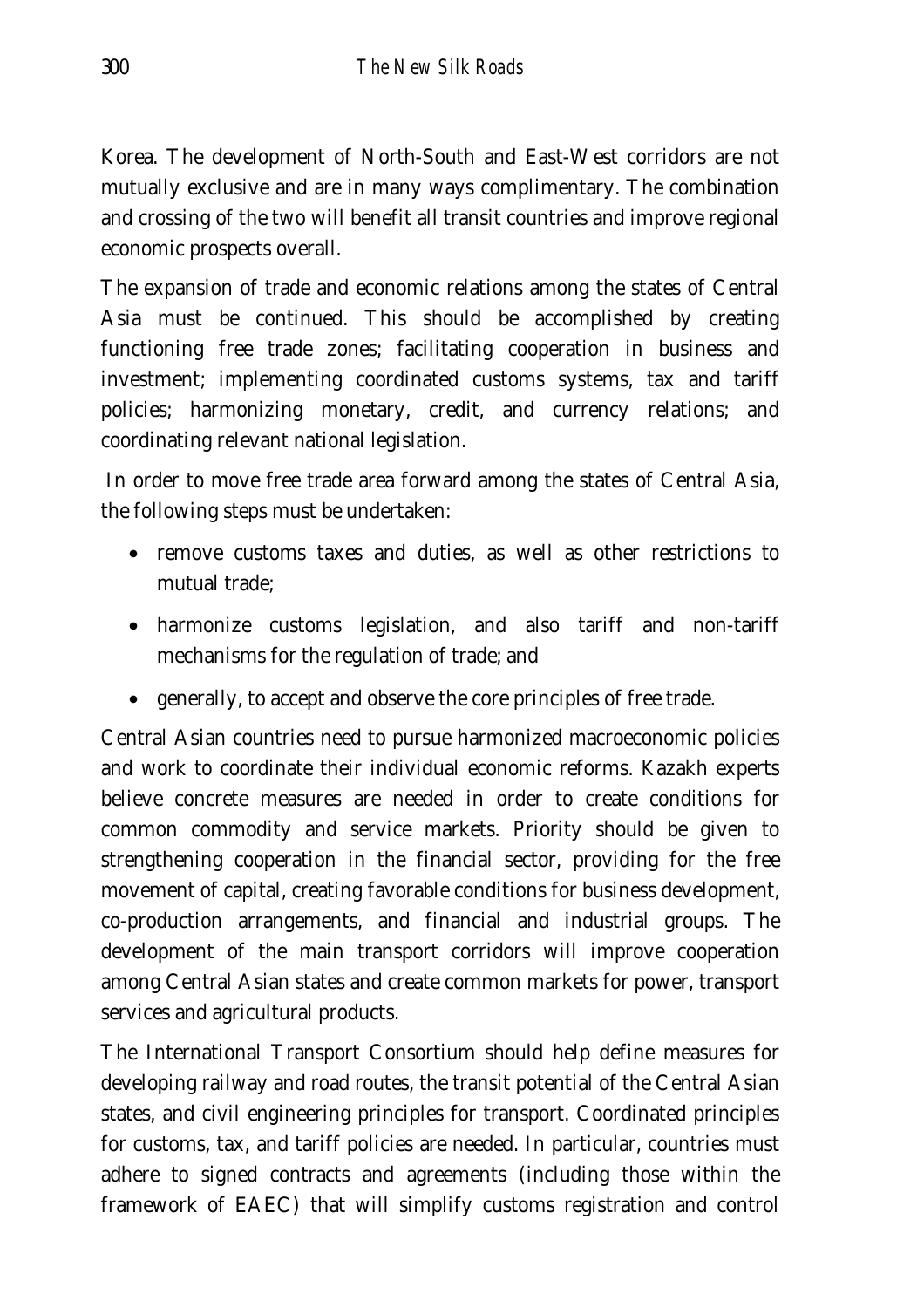over internal borders, enable the free transport of cargo between these countries and transit through their territories, and implement the principle of "two borders-one stop." In the field of tax policy, a system of flexible taxation for transport enterprises among Central Asian countries is badly needed.

Special attention should be given to measures to align internal and international railroad tariffs. Differences in tariffs complicate the development of interstate transportation and raise the cost of transport. In the long term, the Central Asian States must develop a united tariff policy and take measures to unify and harmonize transport legislation and laws.

The implementation of a Transport Consortium would facilitate the expansion of transport and trade, and economic relations among Central Asian states and between them and their major trading partners. It will promote the modernization of transport infrastructures and the development of related industries, a rise in employment rate in the regions along transport corridors, and, in the long term, help create a joint transport space.

Thus, the creation of a functioning free trade zone is a critical step toward the long-term goal of a common commodity and services market. Such a market would promote the stable development of the Central Asian states and their successful integration into the world community, as well as increase standards of living and promote stability and security in the region. As Asia and the Pacific region assume the role of the world's main economic center, strong relations between the countries of Europe and East Asia will become increasingly important, and Central Asia can serve as the geographical and transport link between them.

Achieving the 2025 targets of "creating a global zone and joint development that will facilitate the free movement of goods and services" should be a main focus of policy across the region. A Seoul Asia-Europe summit in 2000 called for liberalization of trade through the expansion of water, railway, highway, and air transport between Asia and Europe. The post-Soviet countries should play a big role in the creation of connecting bridges between the economically influential regions of Eurasia. Some of the countries of Central Asia are expected to join the CIS as well as the WTO. This will affect development of transport infrastructure in a positive way, as these